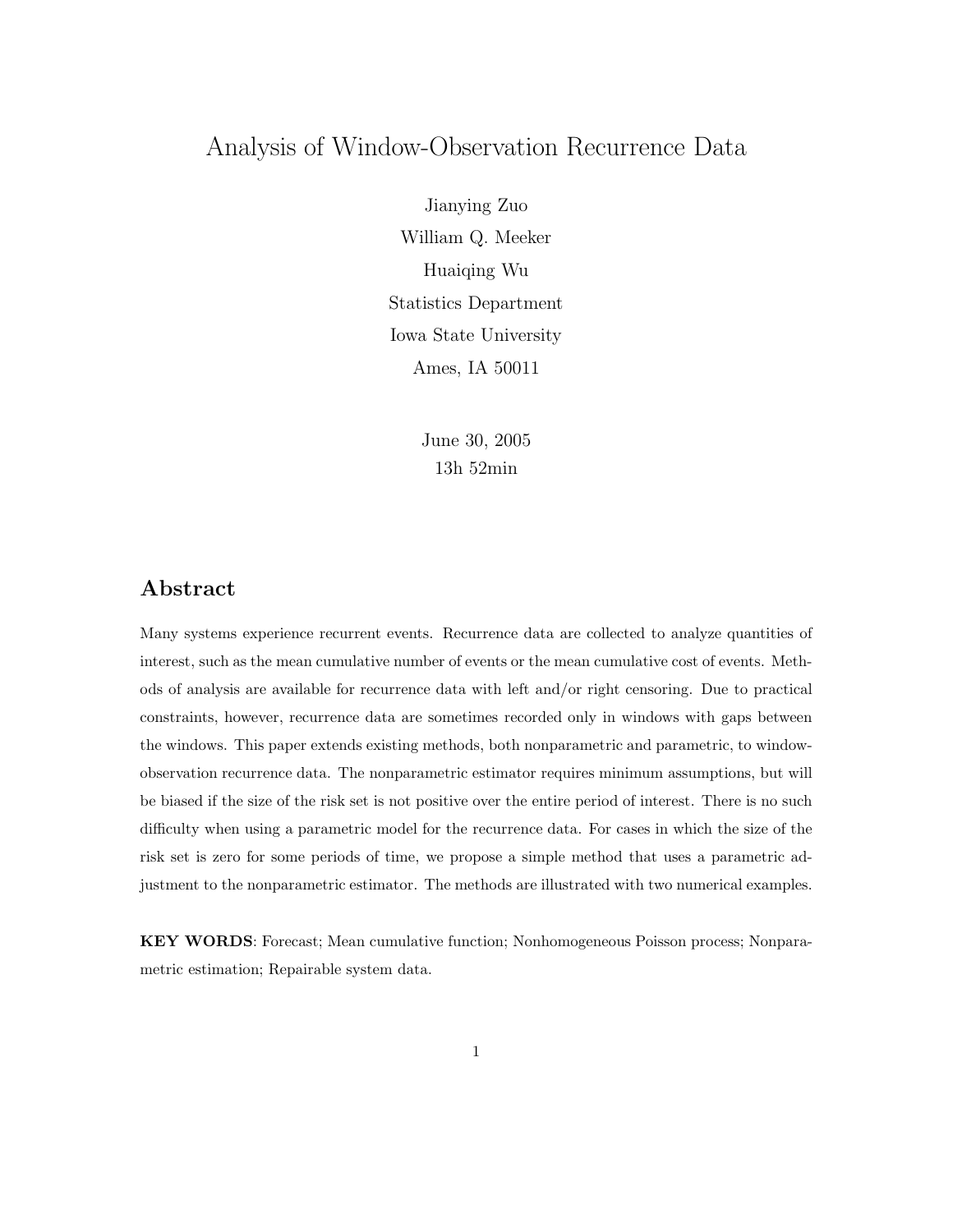#### **1 INTRODUCTION**

#### **1.1 Background**

Recurrent events in systems are of interest in many applications. Here we use a broad definition of a system. For example, machines or automobiles in a company's fleet break down and are repaired; people become ill and visit a doctor; customers encounter financial need and apply for loans from banks. For these systems, quantities of interest might include the expected cumulative number (or cost) of events over a specific time range of system operation. Recurrence data are collected to analyze and estimate these and other quantities of interest.

Recurrence data usually record the type and number of events over time. Often, covariates related to the events, such as cost, are also recorded. An event could be recorded as having occurred at an exact time or within a particular time interval. Nelson (2003) describes many examples and data analysis methods for such data.

In some applications, recurrence data are recorded only in observation windows with gaps between the windows, even though the underlying process is continuous in time. Nelson (2003, page 75) describes an example in which window-observation recurrence data arise when "patients may enter and leave a medical study of a disease any number of times." Section 2 describes two other applications that we have encountered.

Note that observation windows can have random length, and the length of the gaps between windows can also be random. Furthermore, there is no requirement to have the same beginning or ending time points of windows for different observational units. Note that window-observation data are different from the "interval-grouped recurrent-event data" (Lawless and Zhan, 1998), which record the number of recurrent events in time intervals, with no gaps between the intervals (i.e., the number of events is known but their exact times are not known).

#### **1.2 Previous Work on Analysis of Recurrence Data**

Much work has been done on the development of methods for the analysis of recurrence data. Nelson (1988) presents a nonparametric estimator of the mean cumulative function (MCF), and shows how to use the estimator to make predictions. Nelson (1995) provides an unbiased variance estimator for the MCF estimator and the confidence limits for the MCF. Nelson (2003) gives a comprehensive treatment of the most important nonparametric methods for analyzing recurrence data. This book also presents many examples, for a wide range of application areas. These methods do not require strong model assumptions, and are easy to apply in practice.

Lawless and Nadeau (1995) provide an alternative variance estimator for the nonparametric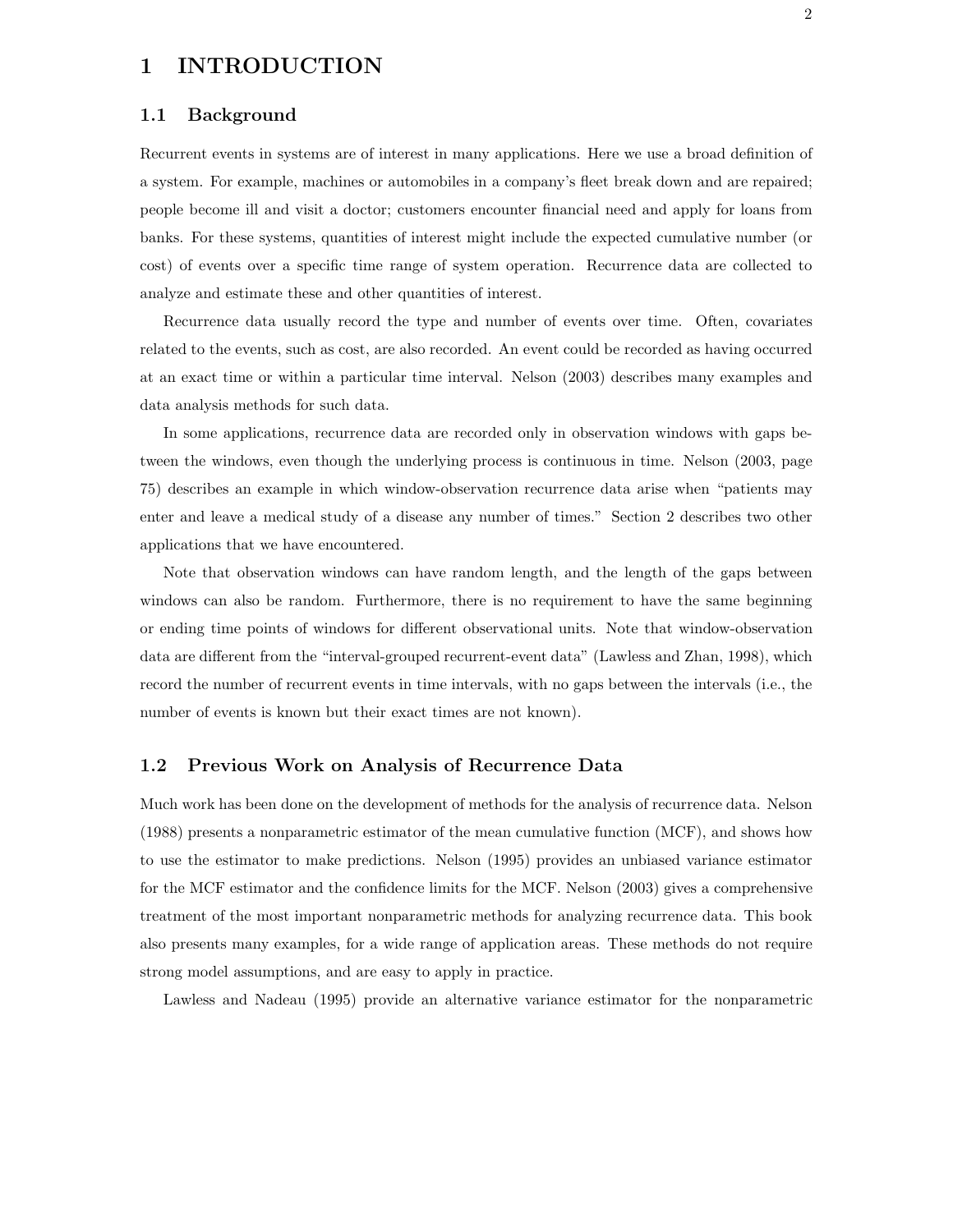MCF estimator. Although their variance estimator is not unbiased, it is always nonnegative. The same paper also presents a flexible semi-parametric regression model that allows for covariates in the analysis of recurrence data. Basu and Rigdon (2000) is a good source for parametric statistical models and methods for repairable systems, from which recurrence data are often recorded. The purpose of this paper is to extend the use of these nonparametric and parametric methods to allow analysis of window-observation recurrence data.

#### **1.3 Overview**

The remainder of this paper is organized as follows. Section 2 describes two applications that have recurrence data with observation windows: Extended Warranty Data and AMSAA Vehicle Fleet Data. Section 3 reviews the nonparametric estimation method for the MCF and shows how it can be extended to handle window-observation recurrence data, and illustrates the method with the Extended Warranty Data. Section 4 reviews a parametric estimation method for the MCF with window-observation recurrence data. Section 5 shows how to apply the methods to the AMSAA Vehicle Fleet Data in which the gaps between observation windows result in some periods of time with risk set that is empty, resulting in downward bias. Section 6 proposes a simple method to reduce the downward bias by applying a parametric adjustment to the nonparametric MCF estimator for periods over which the risk set has size zero in window-observation recurrence data. Section 7 contains concluding remarks.

## **2 EXAMPLES**

This section describes two examples that we encountered with window-observation recurrence data.

#### **2.1 Extended Warranty Data**

Extended warranties are often available to businesses or individuals for high-cost items, such as automobiles, large appliances, and computers. Only recurrence records within the period under extended warranty are available. Warranty data for a particular unit can have disconnected warranty periods. For example, a customer might purchase an extended warranty at a point in time after the expiration of the initial warranty. This results in window-observation data.

Actual extended warranty data that we have seen are not available for publication. To help illustrate the extension of existing estimation methods to window-observation recurrence data, we used automobile warranty data to which we do have access to create an extended warranty data set with simulated windows.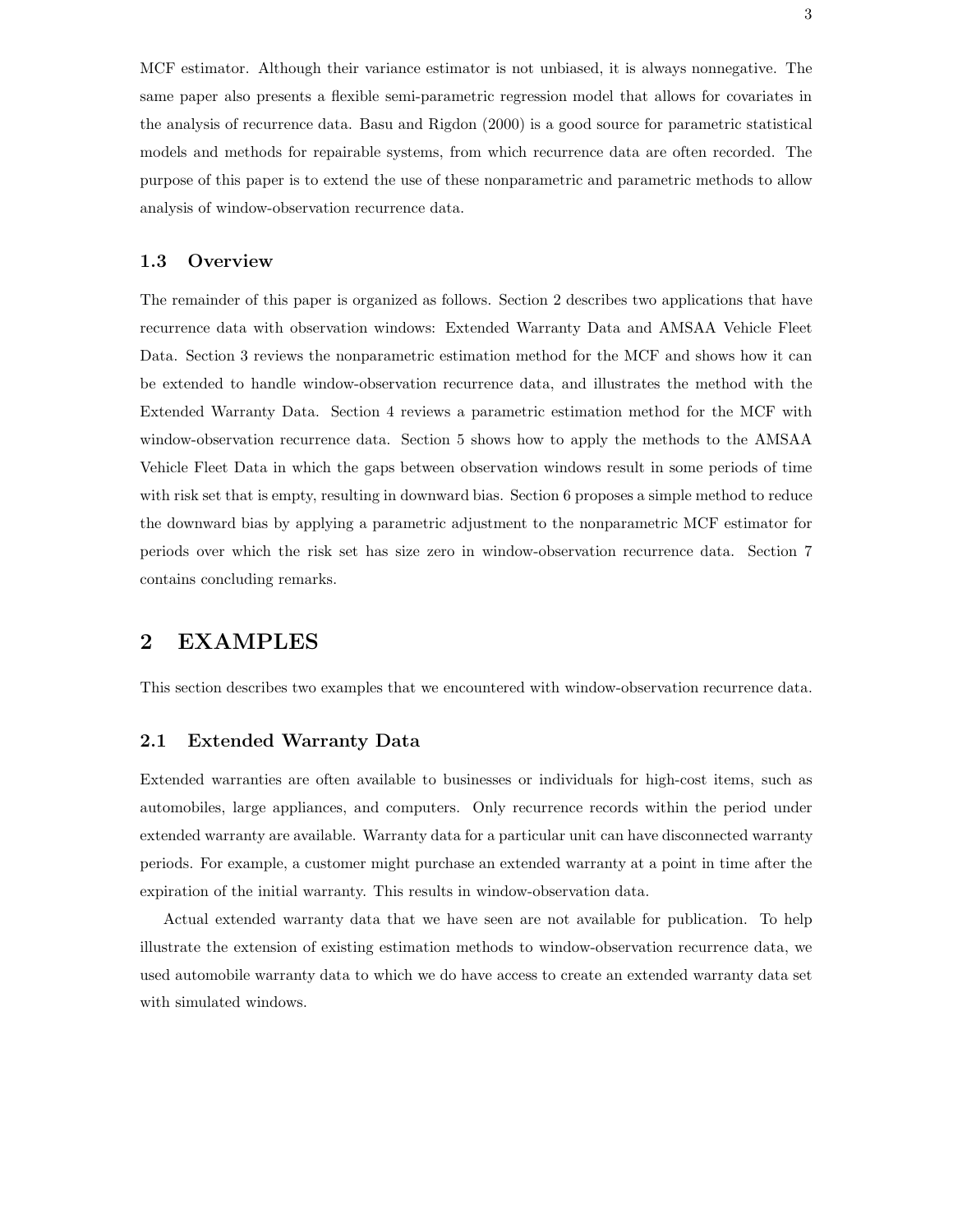| Table 1: Extended Warranty Data                 |         |         |         |                       |         |  |
|-------------------------------------------------|---------|---------|---------|-----------------------|---------|--|
| VIN Group:                                      | VG1     | VG2     | VG3     | VG4                   | Total   |  |
| Observation Window(s):                          | [0, 36] | [0, 24] | [0, 12] | $[0, 12] \& [24, 36]$ |         |  |
| Number of Automobiles:                          | 48,300  | 32,395  | 64,307  | 16.044                | 161,046 |  |
| Percent in $Group(\%):$                         | 30      | 20      | 40      | 10                    | 100     |  |
| For Labor Code C6050, the number of automobiles |         |         |         |                       |         |  |
| With Events                                     | 82      | 30      | 37      | 25                    | 174     |  |
| Without Events                                  | 48.218  | 32,365  | 64,270  | 16.019                | 160,872 |  |

The original warranty data are for 161,046 automobiles from model year 1995 that were sold between August 1994 and November 1995. For each automobile, the following information is available: VIN number, build date, sale date, and the complete warranty-report history up to three years of service or until the end of November 1998 (the cutoff date of the data), whichever came first. For these automobiles, there had been 586,750 repair events with 1,745 distinct labor codes. Some of these automobiles never had a warranty report. Many had more than one.

We used the complete warranty data to generate the extended warranty data for these 161,046 automobiles, by randomly assigning these automobiles to one of the four warranty plans shown in Table 1, according to the percentages shown there. That is, all automobiles are covered in their first year of service; 30% elect for two extra years, 20% for one additional year, 40% do not extend beyond the first year, while 10% skip year 2, but return to warranty coverage in year 3.

The time scale is months of service (months since an automobile had been sold). We focus on events for labor code C6050. Figure 1 shows the event plot of the window-observation warranty data, with two lines for each of the four groups of automobiles. The line with "E" after group number is for all the automobiles with events in the group, while the line with "N" after group number is for all the automobiles that have no events in the group. For example, there are 48,300 automobiles in group VG1, 82 of which have at least one event with labor code C6050, and all the events are plotted on the line corresponding to System ID VG1E. The other 48,218 automobiles do not have any event with labor code C6050, and thus the line corresponding to System ID VG1N does not have any event along the line. The same explanation applies to the other three groups, and the corresponding number of automobiles for each line is shown in Table 1.

Because of the observation windows imposed on the data, the number of automobiles that is under observation changes during the period of 0 to 36 months. This is reflected in Figure 2, which shows the changing size of the risk set along the time line. The risk set plot of the original warranty data over the period from 0 to 36 months is a horizontal line at the value of 161,046 (not shown).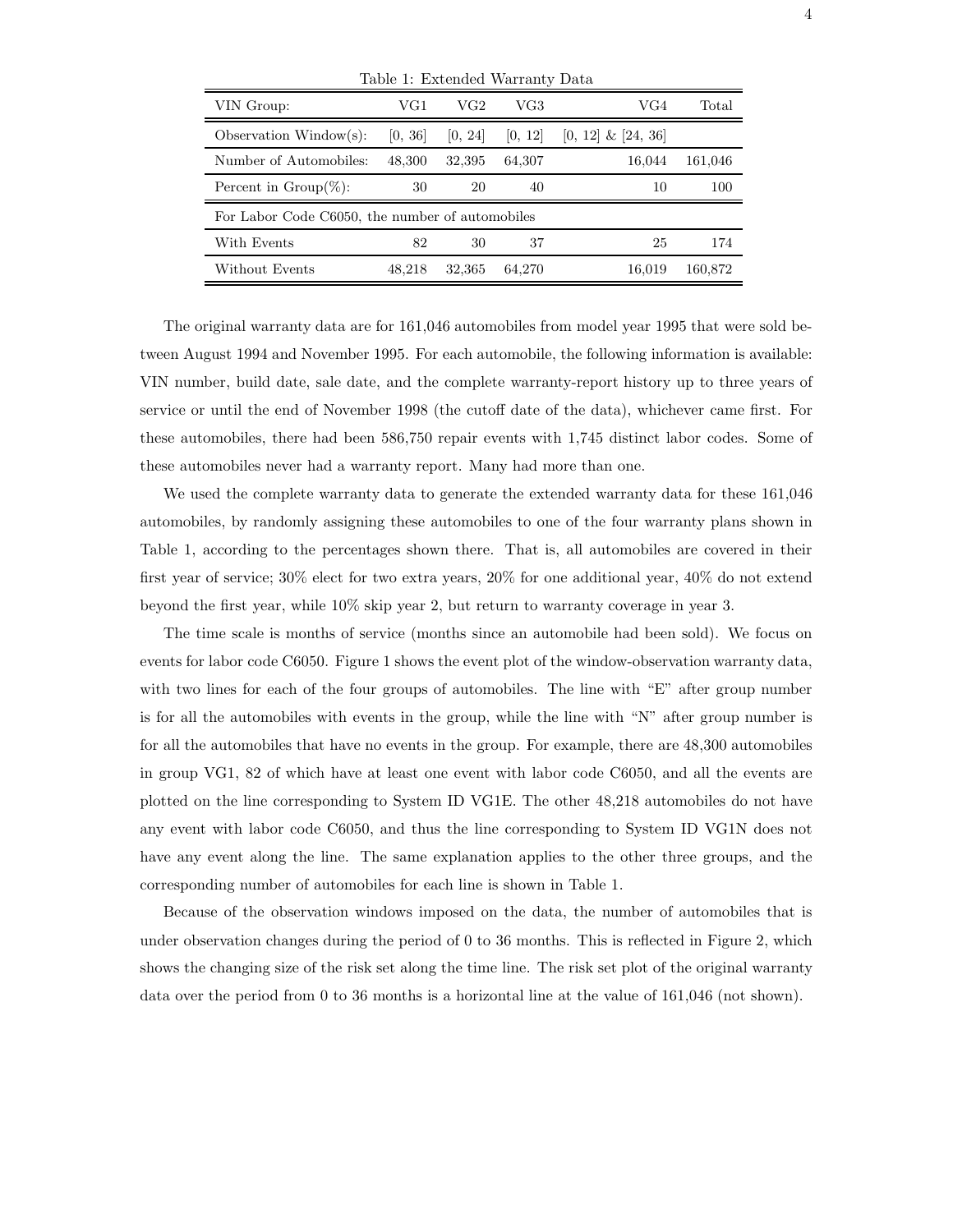

Figure 1: Event Plot for Labor Code C6050 Extended Warranty Data



Figure 2: Risk Set Plot for Labor Code C6050 Extended Warranty Data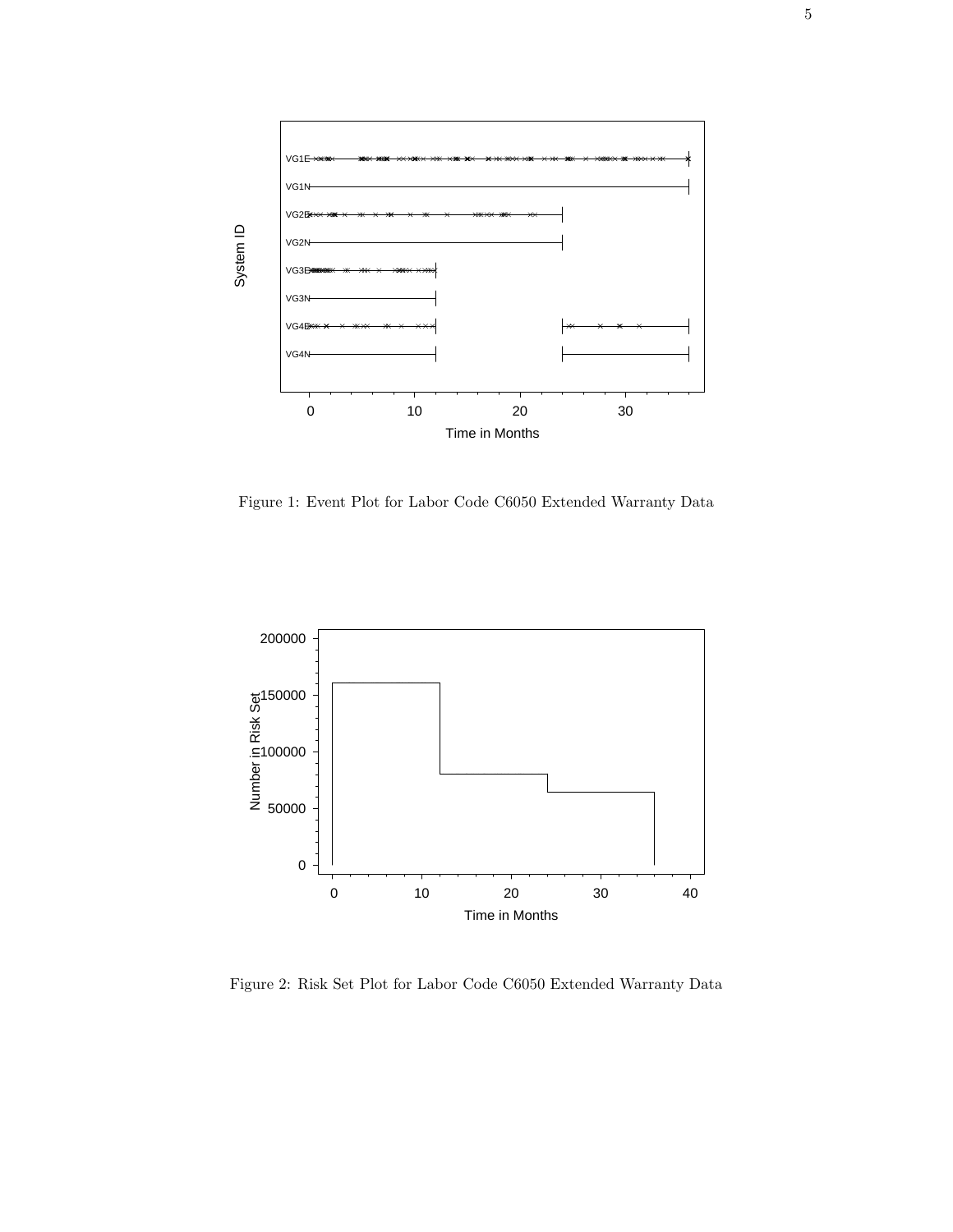#### **2.2 AMSAA Vehicle Fleet Data**

U.S. Army Materiel Systems Analysis Activity (AMSAA) oversees the Army's Field Exercise Data Collection (FEDC) Program. This program maintains a database of part replacement rates for mission-essential weapon systems (e.g., various types of vehicles) that are used during intensive field training exercises. FEDC data are collected from a number of sites around the world and are used to answer such questions as whether a fleet is aging or not, how fast a fleet is aging, and when units should be overhauled or replaced. During an FEDC field exercise, a group of vehicles is used and careful records are taken for all maintenance and repair actions. An exercise generally lasts for approximately 500 miles. Fleet vehicles appear in a number of such exercises but with considerable gaps in between. Not all vehicles in a fleet are used in all FEDC exercises. Vehicles accrue mileage during the gaps between FEDC exercise uses. That is, gaps may contain non-exercise use and other unobserved field exercises. Recurrences occur but are not observed in those gaps.

Because actual FEDC data are sensitive, we were asked to analyze data that had been simulated by an analyst at AMSAA, according to a process that is similar to the process that generates actual FEDC data. In particular,

- The recurrences in the AMSAA Vehicle Fleet *Complete Data* were simulated from a nonhomogeneous Poisson process (NHPP) with a power recurrence rate  $\beta = 2.76$  and  $\eta = 5447$ miles, using the method described in Section 16.7 of Meeker and Escobar (1998). For each of the ten vehicles in the fleet, the simulation was run until the end of observation period had been reached. For each vehicle, the end of observation period was simulated from a uniform distribution between 20 and 30 thousand miles.
- The AMSAA Vehicle Fleet *Random Selection Window Data* were obtained by starting with the Complete AMSAA Vehicle Fleet Data simulating the lengths of the FEDC exercises and the gaps in time between these exercises. The length of each exercise (observation window) was simulated from a uniform distribution between 400 to 600 miles. The gaps between exercises (observation windows) were simulated from a uniform distribution between 600 and 1400 miles.
- The AMSAA Vehicle Fleet *Non-random Selection Window Data* used a model in which vehicles with more miles of service are less likely to be chosen for an exercise (in effect increasing the length of the gaps for vehicles as the number of miles of service gets larger). The data also started with the Complete AMSAA Vehicle Fleet Data. The length of each exercise was also simulated from a uniform distribution between 400 to 600 miles. However, the *i*th gap between exercises was simulated from a uniform distribution between  $200 \times 2^i$  and  $400 \times 2^i$  miles, while the length of time to the first exercise was simulated from a uniform distribution between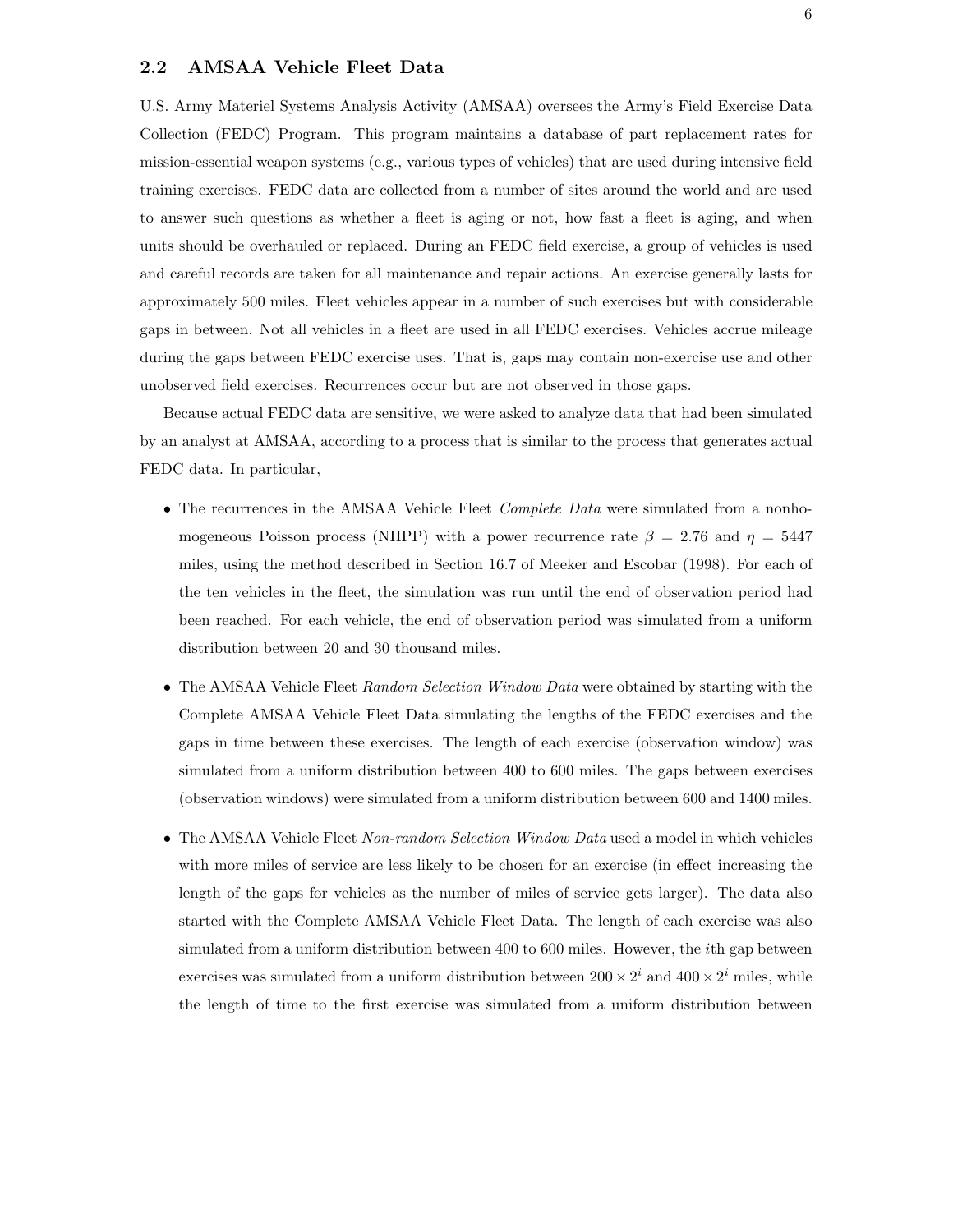

Figure 3: Event Plot for AMSAA Vehicle Fleet Complete Data



Figure 4: Event Plot for AMSAA Vehicle Fleet Random Selection Window Data



Figure 5: Event Plot for AMSAA Vehicle Fleet Non-random Selection Window Data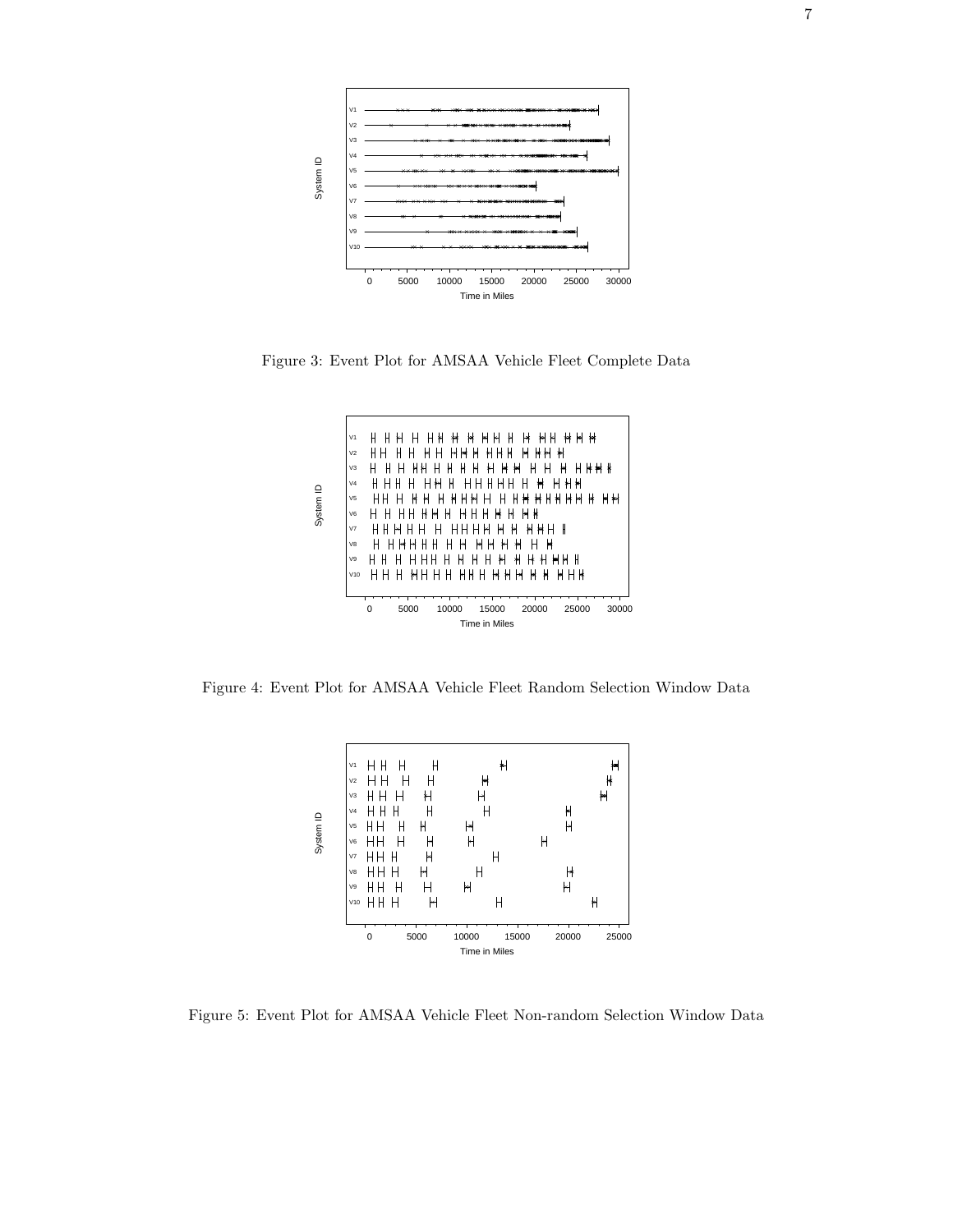200 and 400 miles. Such data arise, for example, when commanders are permitted to choose lower-mileage vehicles that they might perceive as being less likely to fail during the exercise.

Figures 3 to 5 are the event plots for these three data sets, showing the recurrent events and the observation windows.

# **3 NONPARAMETRIC ESTIMATION METHODS FOR WINDOW-OBSERVATION RECURRENCE DATA**

#### **3.1 Notation**

We use the following notation. Let  $N(t)$  denote the cumulative number of events for a single unit under analysis for the period  $[0, t]$ . The population mean cumulative function is denoted by  $\mu(t) = \mathbb{E}[N(t)].$  If  $\mu(t)$  is differentiable, then

$$
\nu(t) = \frac{d\mu(t)}{dt} \tag{1}
$$

is the recurrence rate, and  $\nu(t) \times \Delta t$  can be interpreted as the approximate expected number of events to occur during the next short time interval  $(t, t + \Delta t)$ .

#### **3.2 Nonparametric Estimation of the Mean Cumulative Function**

First we review the nonparametric method for estimating the population MCF, with some changes in presentation that extend the method to allow for window-observation recurrence data. Nonparametric MCF estimation methods are described, for example, in Nelson (1988), Lawless and Nadeau (1995), Chapter 16 of Meeker and Escobar (1998), and Chapters 3 to 5 of Nelson (2003).

Let n denote the number of observed units and let  $m$  denote the number of unique event times. Also, let  $t_1, ..., t_m$  be the unique event times. Then the nonparametric estimator of the population MCF  $\mu(t_i)$  is

$$
\hat{\mu}(t_j) = \sum_{k=1}^j \left[ \frac{\sum_{i=1}^n \delta_i(t_k) \times d_i(t_k)}{\sum_{i=1}^n \delta_i(t_k)} \right] = \sum_{k=1}^j \frac{d_i(t_k)}{\delta_i(t_k)} = \sum_{k=1}^j \bar{d}(t_k), \quad j = 1, ..., m,
$$
\n(2)

where  $d_i(t_k)$  is the number of events recorded at time  $t_k$  for unit i, and

$$
\delta_i(t_k) = \begin{cases} 1 & \text{if unit } i \text{ is under observation in a time window at time } t_k, \\ 0 & \text{otherwise.} \end{cases}
$$

Note that  $d(t_k) = \sum_{i=1}^n \delta_i(t_k) \times d_i(t_k)$  is the total number of events reported at time  $t_k$ ,  $\delta_i(t_k) =$  $\sum_{i=1}^{n} \delta_i(t_k)$  is the size of the risk set (the number of systems at risk to have an event) at time  $t_k$ ,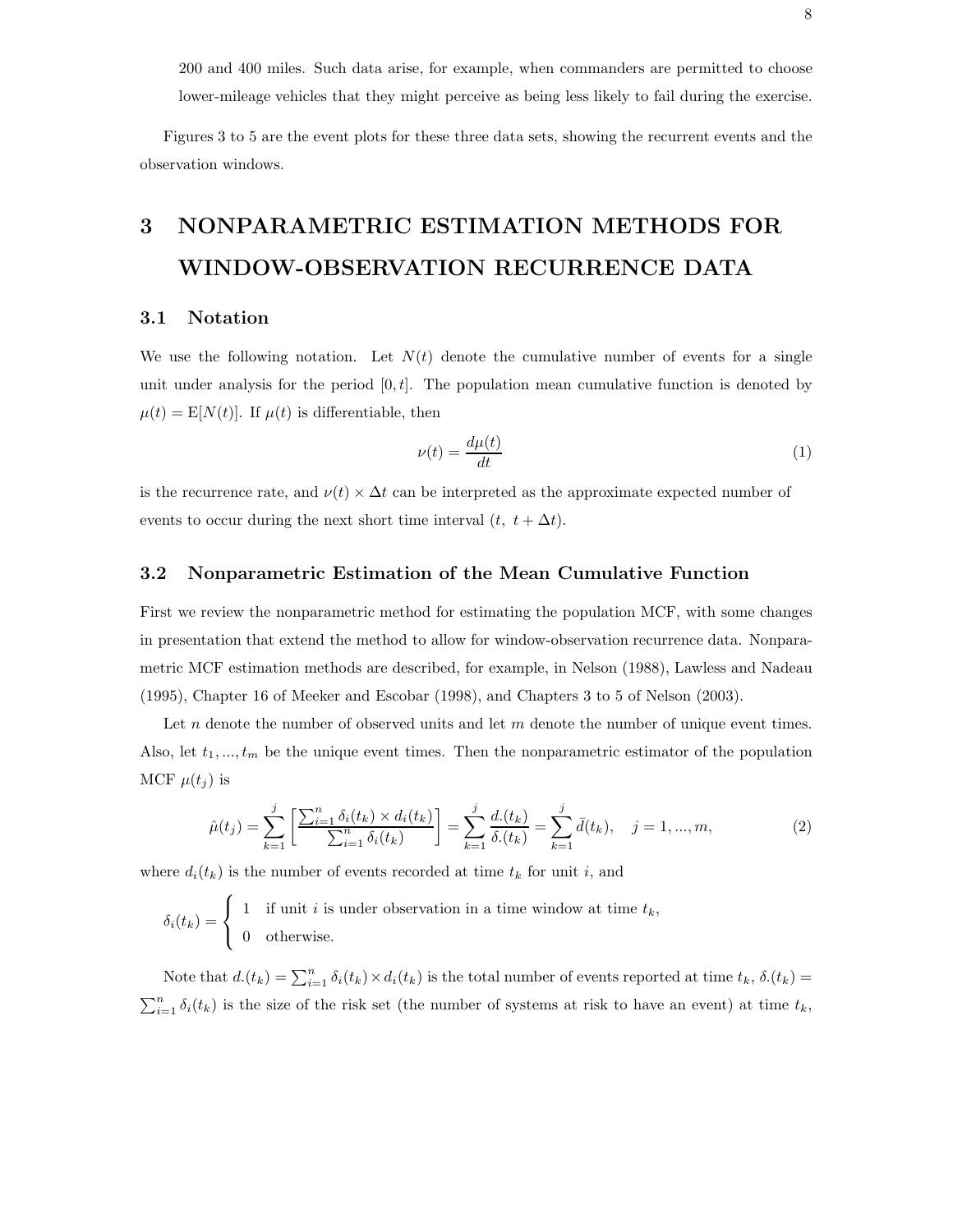taking account of gaps between observation windows and censoring, and  $d(t_k)$  is the sample mean number of events at time  $t_k$ . Thus  $\hat{\mu}(t_i)$  can be viewed as an estimate of the cumulative mean number of events at time  $t_j$ , where the mean at the time of each event is computed with respect to the risk set at the time of the event.

The MCF estimator can be extended to estimate the mean cumulative cost (or other covariate of interest) for recurrent events. Section 3.3 of Nelson (2003) describes the "MCF for cost from exact age data with right censoring." In this more general cost model,  $\hat{\mu}(t_i)$  is the cumulative average cost per unit by time  $t_j$ , while  $d_i(t_k)$  is the total cost recorded at time  $t_k$  for unit i, and  $\sum_{i=1}^{n} \delta_i(t_k) \times d_i(t_k)$  is the total cost at that time for all units under observation.

Because the estimate  $\hat{\mu}(t_i)$  is not continuous (there are jumps in the estimate at each event time), we cannot use (1) to estimate the recurrence rate. We can, however, obtain an estimate of the recurrence rate over any interval  $[t_a, t_b]$  as

$$
\hat{\nu}(t_a, t_b) = \frac{\hat{\mu}(t_b) - \hat{\mu}(t_a)}{t_b - t_a}.
$$
\n
$$
(3)
$$

#### **3.3 Assumptions**

The nonparametric methods described here require no assumptions on the form of the recurrence process that produces the recurrent events. Therefore there is no risk of choosing an incorrect functional form for the MCF and there is no need for the assumption of independent increments. Refer to Nelson (2003, pages 51-54) for a detailed explanation of what is assumed and what is not assumed for the nonparametric estimator of the MCF when exact recurrence times are recorded. Under these assumptions,  $\hat{\mu}(t_i)$  has the desirable properties of unbiasedness for recurrence data without gaps. For  $\hat{\mu}(t_i)$  to be unbiased for window-observation recurrence data, an additional assumption, which is not stated explicitly in Nelson (2003) or Lawless and Nadeau (1995), is that the size of the risk set is always positive for the entire period of estimation. This is because the incremental changes in the process MCF are not estimable over the intervals corresponding to gaps where the size of the risk set is zero. However, in a naive implementation of the nonparametric estimation method, this incremental change is estimated to be 0.

Analyses of window-observation data also require the assumption that the recurrence process is not affected by whether a unit is being observed or not. For the extended warranty example, this assumption would be violated if customers tended to purchase an extended warranty because they have higher recurrence rates than those who do not. For the FEDC example, the assumption would be violated if intensive use during exercises changes the rate of failures with respect to miles of service.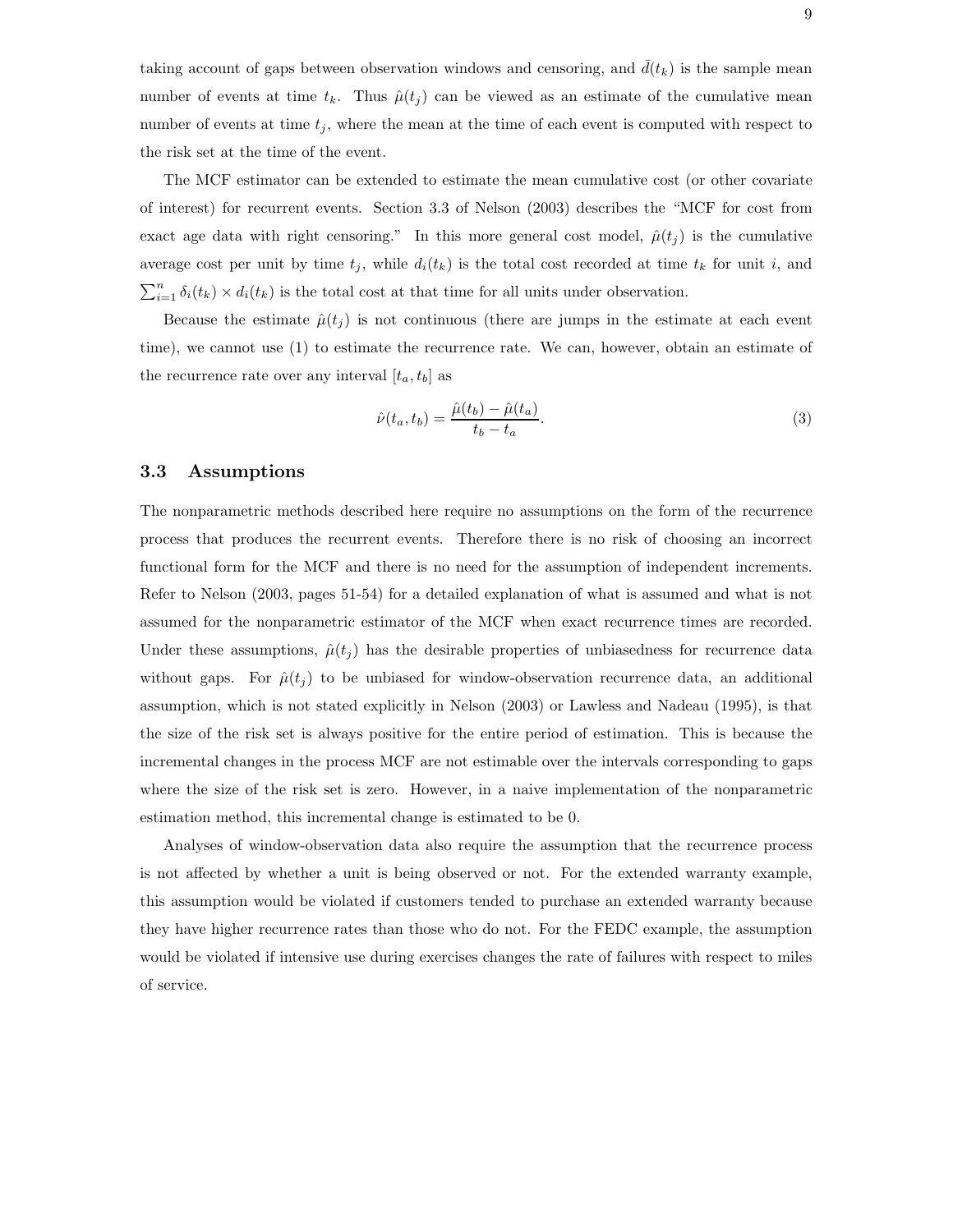#### **3.4** Variance of  $\hat{\mu}(t)$  and Its Estimator

In addition to the point estimate of  $\mu(t_i)$  in (2), there is usually need to provide a standard error for  $\hat{\mu}(t_j)$ . The variance of  $\hat{\mu}(t_j)$  is

$$
\text{Var}[\hat{\mu}(t_j)] = \sum_{k=1}^{j} \text{Var}[\bar{d}(t_k)] + 2 \sum_{k=1}^{j-1} \sum_{v=k+1}^{j} \text{Cov}[\bar{d}(t_k), \bar{d}(t_v)]. \tag{4}
$$

Nelson (1995) provides an unbiased estimator for  $\text{Var}[\hat{\mu}(t_j)]$ , which could (generally with small probability) be negative. Lawless and Nadeau (1995) provide an alternative estimator that is not unbiased, but is always nonnegative. To estimate the variance of  $\hat{\mu}(t_i)$  with window-observation data, we use a modification of the variance estimator given by Lawless and Nadeau (1995). The method and formula described below make it possible to handle large recurrence data sets. Because the method is valid for the more general cost-accumulation model, we will use the term "cost," instead of "number of events," in describing the data and estimation method.

The variance estimate  $Var[\hat{\mu}(t_j)]$  can be computed recursively as follows.

$$
\widehat{\text{Var}}[\widehat{\mu}(t_1)] = \widehat{\text{Var}}(\bar{d}_1), \tag{5}
$$

$$
\widehat{\text{Var}}[\widehat{\mu}(t_j)] = \widehat{\text{Var}}[\widehat{\mu}(t_{j-1})] + \widehat{\text{Var}}(\bar{d}_j) + 2 \sum_{k=1}^{j-1} \widehat{\text{Cov}}(\bar{d}_k, \bar{d}_j), \text{ for } j = 2, \dots, m,
$$
\n(6)

where  $\bar{d}_j = \bar{d}(t_j)$  is the average cost of events per unit at  $t_j, j = 1, \ldots, m$ .

To present the details of the calculations, we use the following notation, defined for  $j, k =$  $1,\ldots,m$ .

- $A_j$  is the total number of events in  $(0, t_j]$ .
- $\delta_j = \delta_i(t_j)$  is the size of the risk set at time  $t_j-$  (i.e., just before  $t_j$ ).
- $\delta_{j,k} = \sum_{i=1}^n \delta_i(t_j) \delta_i(t_k)$  is the number of units that were under observation at both  $t_j$  and  $t_k-$ .
- Also,

$$
\bar{d}_j{}^k = \bar{d}^k(t_j) = \frac{\sum_{i=1}^n \delta_i(t_k)\delta_i(t_j)d_i(t_j)}{\delta_{j,k}}
$$
\n
$$
\tag{7}
$$

is the average increase in cost at time  $t_j$  for all of those units that were under observation at both  $t_j$ − and  $t_k$ −.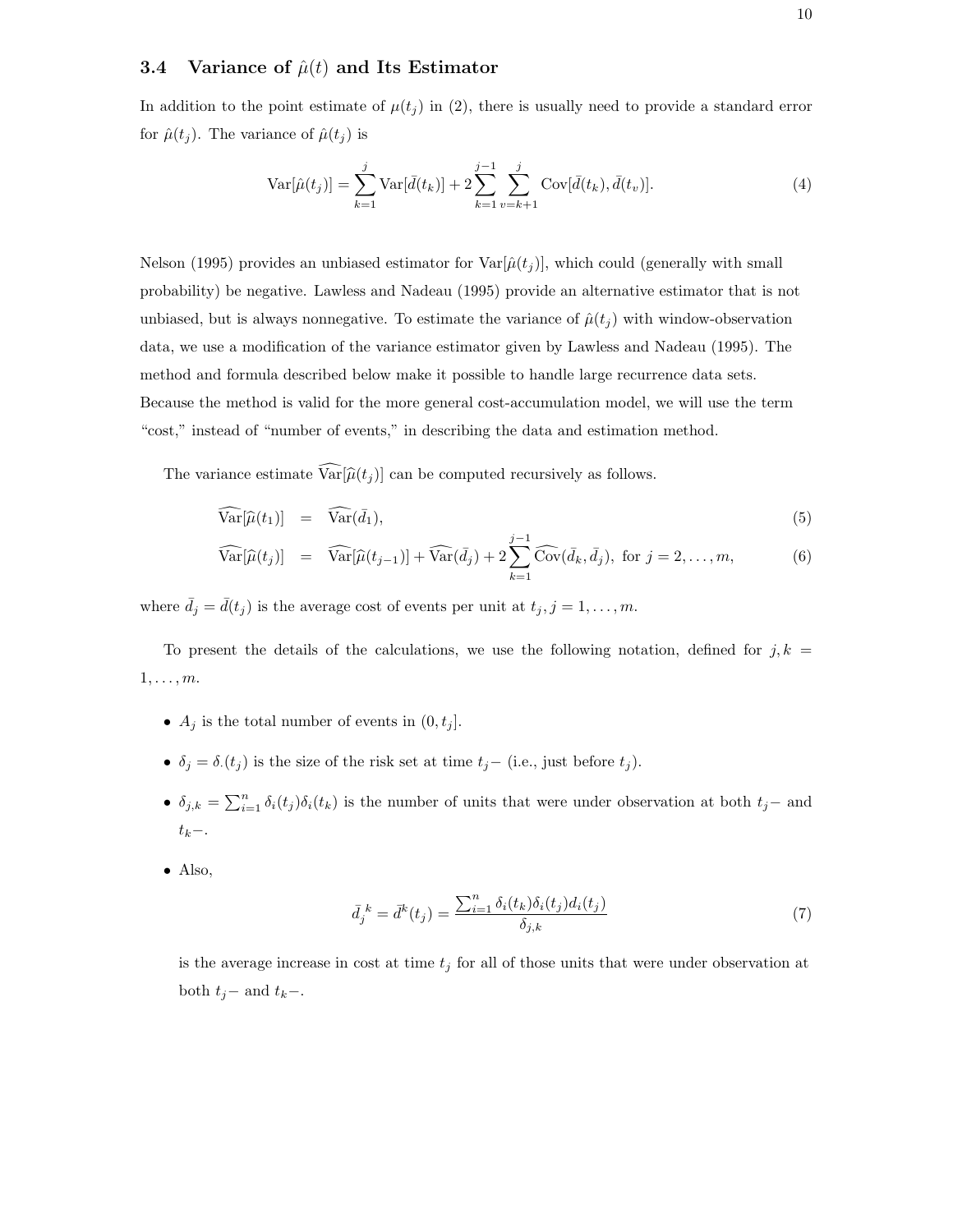Then, we have

$$
\widehat{\text{Var}}(\bar{d}_j) = \frac{1}{\delta_j^2} \sum_{u=1}^n \delta_u(t_j) [d_u(t_j) - \bar{d}_j]^2
$$
\n
$$
= \frac{1}{\delta_j^2} \left[ \sum_{i=A_{j-1}+1}^{A_j} (d_i - \bar{d}_j)^2 + (\delta_j - A_j + A_{j-1}) \bar{d}_j^2 \right]. \tag{8}
$$

In (8), the term  $(\delta_j - A_j + A_{j-1})\bar{d}_j^2$  accounts for units that were under observation at time  $t_j$ but had no events at that time. Also,

$$
\widehat{\text{Cov}}(\bar{d}_k, \bar{d}_j) = \frac{1}{\delta_k \delta_j} \sum_{u=1}^n \delta_u(t_k) d_u(t_k) \delta_u(t_j) [d_u(t_j) - \bar{d}_j]^k
$$
\n
$$
= \frac{1}{\delta_k \delta_j} \sum_{l=A_{k-1}+1}^{A_k} \left\{ d_l I(t_j \in O_l) \left[ \sum_{i=A_{j-1}+1}^{A_j} I(K_i = K_l) d_i - \bar{d}_j^k \right] \right\}, \tag{9}
$$

where for event l,  $K_l$  is the unit ID (identification number) for the system having the event,  $d_l$  is the corresponding cost of the event, and  $O_l$  is the set of observation intervals for the system. In addition,  $I(t_j \in O_l)$  is the indicator function for whether the time  $t_j$  is in the set of observation intervals  $O_l$  while  $I(K_i = K_l)$  is the indicator function for whether event i and event l are for the same system. By (7),  $\bar{d}_j^k = \frac{1}{\delta_{j,k}} \sum_{i=A_{j-1}+1}^{A_j} I(t_k \in O_i) d_i$  is the sample mean cost of recurrent events at time  $t_j$  for units that are under observation at time  $t_k$ .

When there are no gaps in the observation period for any units, our variance estimator is equivalent to that of Lawless and Nadeau (1995). The main difference, required for the window-observation data, is in the computation of the sample mean in (7) and the covariances in (9), which must account for which units with an event at time  $t_j$  were under observation at event times  $t_k < t_j$ .

#### **3.5** Confidence Intervals for  $\mu(t)$

Using  $\hat{\mu}(t)$  and  $\widehat{\text{Var}}[\hat{\mu}(t)]$ , pointwise normal-approximation confidence intervals are easy to compute from the following equations (Meeker and Escobar, 1998, Chapter 16, Page 400).

• Based on  $Z_{\hat{\mu}(t)} = [\hat{\mu}(t) - \mu(t)]/\hat{\text{se}}_{\hat{\mu}(t)} \sim \text{NOR}(0, 1)$ , an approximate  $100(1 - \alpha)\%$  confidence interval for  $\mu(t)$  is

$$
\hat{\mu}(t) \pm z_{(1-\alpha/2)}\hat{\rm se}_{\hat{\mu}(t)},\tag{10}
$$

where  $\widehat{\text{se}}_{\hat{\mu}(t)} = \sqrt{\widehat{\text{Var}}[\hat{\mu}(t)]}$ , and  $z_{(1-\alpha/2)}$  is the  $(1-\alpha/2)$  quantile of the standard normal distribution.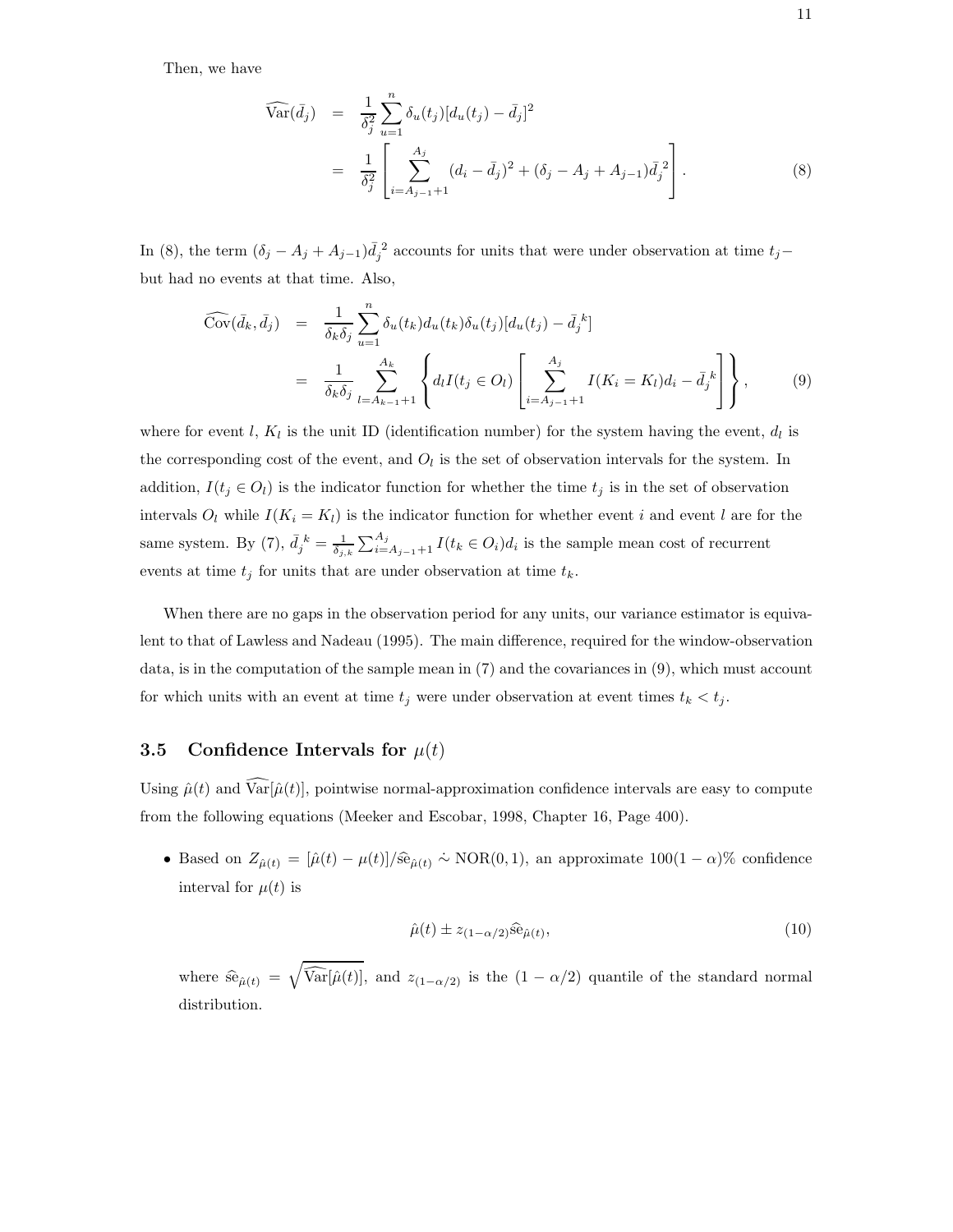

Figure 6: MCF plot for Labor Code C6050 Extended Warranty Data

• Based on  $Z_{\log[\hat{\mu}(t)]} = {\log[\hat{\mu}(t)] - \log[\mu(t)]\}/\hat{\text{se}}_{\log[\hat{\mu}(t)]} \sim \text{NOR}(0, 1)$ , an approximate  $100(1 \alpha$ )% confidence interval for  $\mu(t)$  is

$$
[\hat{\mu}(t)/w, \quad \hat{\mu}(t) \times w], \tag{11}
$$

where  $w = \exp[z_{(1-\alpha/2)}\widehat{\rm se}_{\widehat{\mu}(t)}/\widehat{\mu}(t)].$ 

Equation (11) might provide a better approximate confidence interval procedure in applications where  $\mu(t)$  is strictly positive (and the interval endpoints will always be positive). Meeker and Escobar (1998, Chapter 16, Page 402) point out that when the size of the risk set is small (say, less than 30), using  $t_{(p;\nu)}$  (the p quantile of a t distribution with  $\nu$  degrees of freedom) instead of  $z_{(p)}$  in (10) and (11) can provide a confidence interval procedure with a coverage probability that is closer to the nominal value.

# **3.6 Nonparametric Estimation of the MCF for the Extended Warranty Data**

Figure 6 shows, for the Extended Warranty Data, the nonparametric MCF estimate of labor code C6050, and the corresponding approximate 95% pointwise confidence intervals. The discontinuities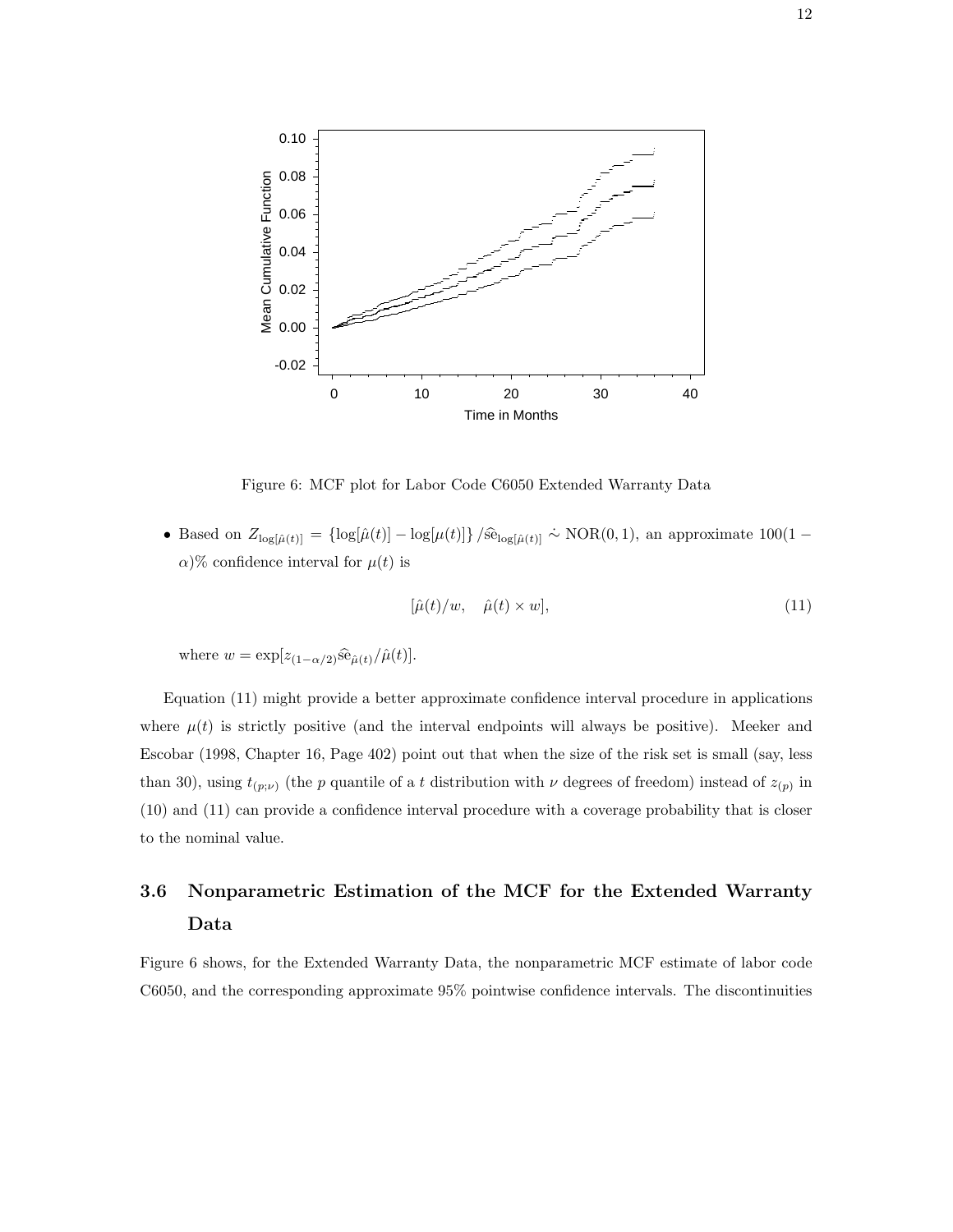in the estimates reflect the jumps at the time of events. The confidence intervals were computed using  $(10)$ .

# **4 MAXIMUM LIKELIHOOD ESTIMATION OF A NON-HOMOGENEOUS POISSON PROCESS MODEL USING WINDOW-OBSERVATION RECURRENCE DATA**

This section describes how to fit a parametric model to the recurrence data. This is, in effect, fitting a curve through the nonparametric MCF estimate. Compared to nonparametric methods, fitting a parametric model has advantages such as a more concise model with just a few parameters and the ability to extrapolate outside the range of the data. Also, the maximum likelihood (ML) estimator is generally consistent for window-observation recurrence data, even if the size of the risk set is sometimes equal to zero.

The Poisson process is a widely used parametric model for point process data. Detailed descriptions of this model and corresponding statistical methods are available in many books, such as Cox and Lewis (1966) and Basu and Rigdon (2000). In this section, we give an expression for the likelihood and illustrate fitting the nonhomogeneous Poisson process (NHPP) model to windowobservation recurrence data.

#### **4.1 NHPP Model**

A particular NHPP model is specified by its recurrence rate  $\nu(t)$ . Let  $N(a, b]$  be the number of events in the time range  $(a, b]$  from an NHPP with recurrence rate  $\nu(t)$ . The expectation of  $N(a, b]$ over this interval is  $\mu(a, b) = \int_a^b \nu(t) dt$ . The most commonly used NHPP recurrence rate functions are:

• NHPP model with power recurrence rate:

$$
\nu(t; \beta, \eta) = \frac{\beta}{\eta} \left(\frac{t}{\eta}\right)^{\beta - 1}, \quad \beta > 0, \eta > 0.
$$

• NHPP model with loglinear recurrence rate:

$$
\nu(t; \gamma_0, \gamma_1) = \exp(\gamma_0 + \gamma_1 \times t).
$$

Of course an important special case of the NHPP model is the homogeneous Poisson process (HPP), in which  $\nu(t)$  is a constant (does not depend on t).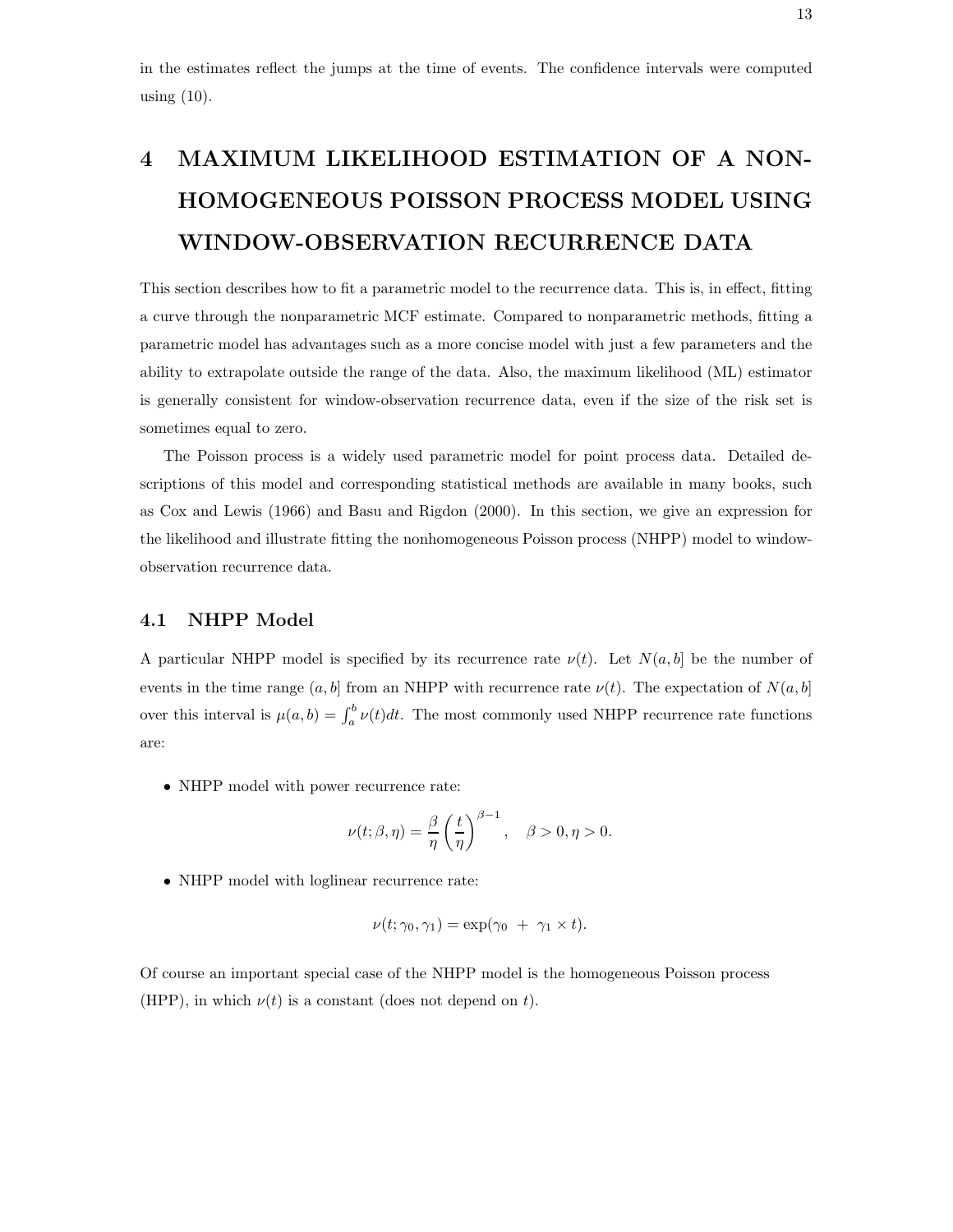#### **4.2 NHPP Likelihood for the Window-Observation Data**

For unit i with exact event times for the observation period  $(0, t_{a_i}]$  and no gaps in observation, the NHPP likelihood is

$$
L_i(\boldsymbol{\theta}) = \left\{ \prod_{j=1}^{r_i} \nu(t_{ij}; \boldsymbol{\theta}) \right\} \left\{ \exp \left[ -\mu(0, t_{a_i}; \boldsymbol{\theta}) \right] \right\}, \tag{12}
$$

where  $\theta$  is the unknown parameter vector (e.g.  $\theta = (\beta, \eta)'$  for the NHPP model with power recurrence rate),  $r_i$  is the total number of events being observed for unit i, and  $t_{i1}, ..., t_{ir_i}$  are the corresponding unique event times.

For window-observation recurrence data, denote the non-overlapping windows of observation for unit *i* as  $(t_{i1L}, t_{i1U}], (t_{i2L}, t_{i2U}], \ldots, (t_{ip_iL}, t_{ip_iU}]$  (with  $t_{i1L} \geq 0, t_{i(k-1)U} < t_{ikL}, t_{ip_iU} \leq t_{a_i}$ ). The NHPP likelihood for unit  $i$  with events in observation windows reported at exact times is

$$
L_i(\boldsymbol{\theta}) = \left\{ \prod_{j=1}^{r_i} \nu(t_{ij}; \boldsymbol{\theta}) \right\} \left\{ \prod_{k=1}^{p_i} \exp \left[ -\mu(t_{ikL}, t_{ikU}; \boldsymbol{\theta}) \right] \right\}.
$$
 (13)

It is easy to establish (12) and (13) by writing the probability of the data for interval censored data (event times are known to be in specific intervals) and then allowing the width of the intervals to approach 0.

For a sample of  $n$  independent NHPP systems with the same intensity function, the overall likelihood is simply the product of the likelihoods for the individual units,

$$
L(\boldsymbol{\theta}) = \prod_{i=1}^{n} L_i(\boldsymbol{\theta}), \qquad (14)
$$

and  $\hat{\theta}$ , the ML estimator of  $\theta$ , is obtained by maximizing (14) or its logarithm. Generally, this must be done numerically.

Given  $\hat{\theta}$ , the NHPP MCF ML estimator is

$$
\hat{\mu}(t) = \int_0^t \nu(x; \hat{\boldsymbol{\theta}}) dx.
$$
\n(15)

#### **4.3** Variance of the NHPP  $\hat{\mu}(t)$  and Its Estimator

Using delta method, an approximate variance of the NHPP  $\hat{\mu}(t)$  is

$$
\text{Var}[\hat{\mu}(t)] \doteq \left[\frac{\partial \mu(t)}{\partial \theta}\right]' \Sigma_{\hat{\theta}} \left[\frac{\partial \mu(t)}{\partial \theta}\right],\tag{16}
$$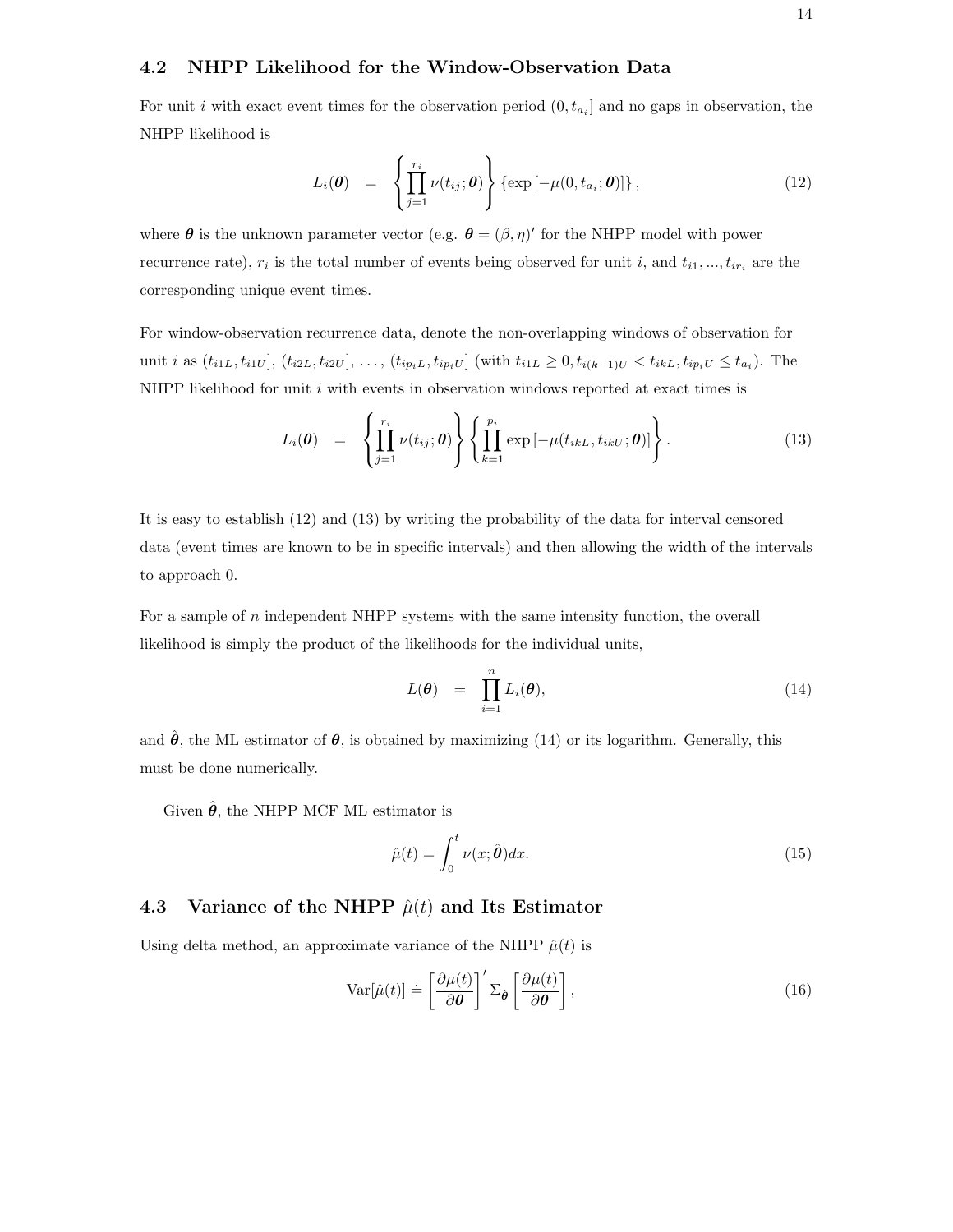where  $\Sigma_{\hat{\theta}}$  is the variance-covariance matrix for  $\hat{\theta}$ . An estimator  $\hat{\Sigma}_{\hat{\theta}}$  of  $\Sigma_{\hat{\theta}}$  can be obtained by evaluating the inverse of the negative Hessian matrix,

$$
-\left[\frac{\partial^2 \log L(\boldsymbol{\theta})}{\partial \boldsymbol{\theta} \partial \boldsymbol{\theta}'}\right]^{-1},\tag{17}
$$

at  $\hat{\boldsymbol{\theta}}$ .

An estimator for the variance in (16) is

$$
\widehat{\text{Var}}[\hat{\mu}(t)] = \left[\frac{\partial \mu(t)}{\partial \theta}\right]_{\theta=\hat{\theta}}' \widehat{\Sigma}_{\hat{\theta}} \left[\frac{\partial \mu(t)}{\partial \theta}\right]_{\theta=\hat{\theta}}.
$$
\n(18)

For example, using the NHPP model with the power recurrence rate,

$$
\mu(t) = \int_0^t \nu(x; \beta, \eta) dx = \left(\frac{t}{\eta}\right)^{\beta}
$$

and

$$
\frac{\partial \mu(t)}{\partial \theta} = \left[ \left( \frac{t}{\eta} \right)^{\beta} \ln \left( \frac{t}{\eta} \right), -\frac{\beta}{\eta} \left( \frac{t}{\eta} \right)^{\beta} \right], \text{ where } \theta = [\beta, \eta]'
$$

Thus an estimator of the variance of  $\hat{\mu}(t)$  for the NHPP power recurrence rate model is

$$
\widehat{\text{Var}}[\hat{\mu}(t)] = \left[ \left(\frac{t}{\hat{\eta}}\right)^{\hat{\beta}} \ln\left(\frac{t}{\hat{\eta}}\right) \right]^2 \widehat{\text{Var}}(\hat{\beta}) \n+ 2 \left[ \left(\frac{t}{\hat{\eta}}\right)^{\hat{\beta}} \ln\left(\frac{t}{\hat{\eta}}\right) \right] \left[ -\frac{\hat{\beta}}{\hat{\eta}} \left(\frac{t}{\hat{\eta}}\right)^{\hat{\beta}} \right] \widehat{\text{Cov}}(\hat{\beta}, \hat{\eta}) \n+ \left[ -\frac{\hat{\beta}}{\hat{\eta}} \left(\frac{t}{\hat{\eta}}\right)^{\hat{\beta}} \right]^2 \widehat{\text{Var}}(\hat{\eta}).
$$
\n(19)

## **5 ANALYSIS OF THE AMSAA VEHICLE FLEET DATA**

In this section, we apply both the nonparametric MCF estimation method and the NHPP power recurrence rate model to the three simulated AMSAA Vehicle Fleet data sets. An important distinguishing feature of these window-observation data (not present in the Extended Warranty Data) is that there are periods of time over which the size of the risk set is zero.

#### **5.1 Nonparametric and Parametric Estimation**

Figures 7 to 9 compare the MCF estimate using the nonparametric method, the NHPP model with the power recurrence rate, and the "true" model that generated the simulated data. For the NHPP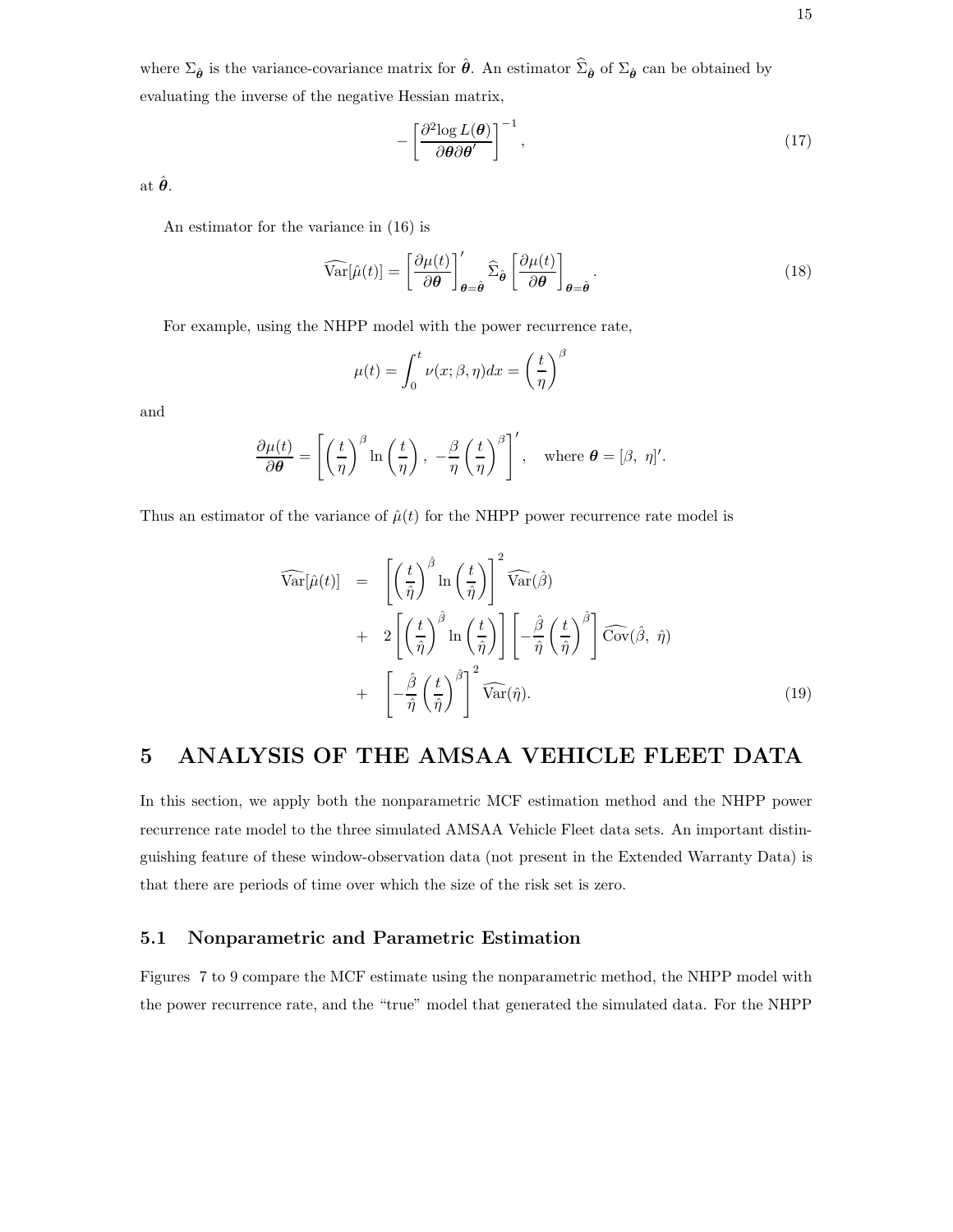

Figure 7: AMSAA Vehicle Fleet Complete Data: Nonparametric MCF Estimate, NHPP MCF Estimate, and the True MCF



Figure 8: AMSAA Vehicle Fleet Random Selection Window Data: Nonparametric MCF Estimate, NHPP MCF Estimate, and the True MCF



Figure 9: AMSAA Vehicle Fleet Non-random Selection Window Data: Nonparametric MCF Estimate, NHPP MCF Estimate, and the True MCF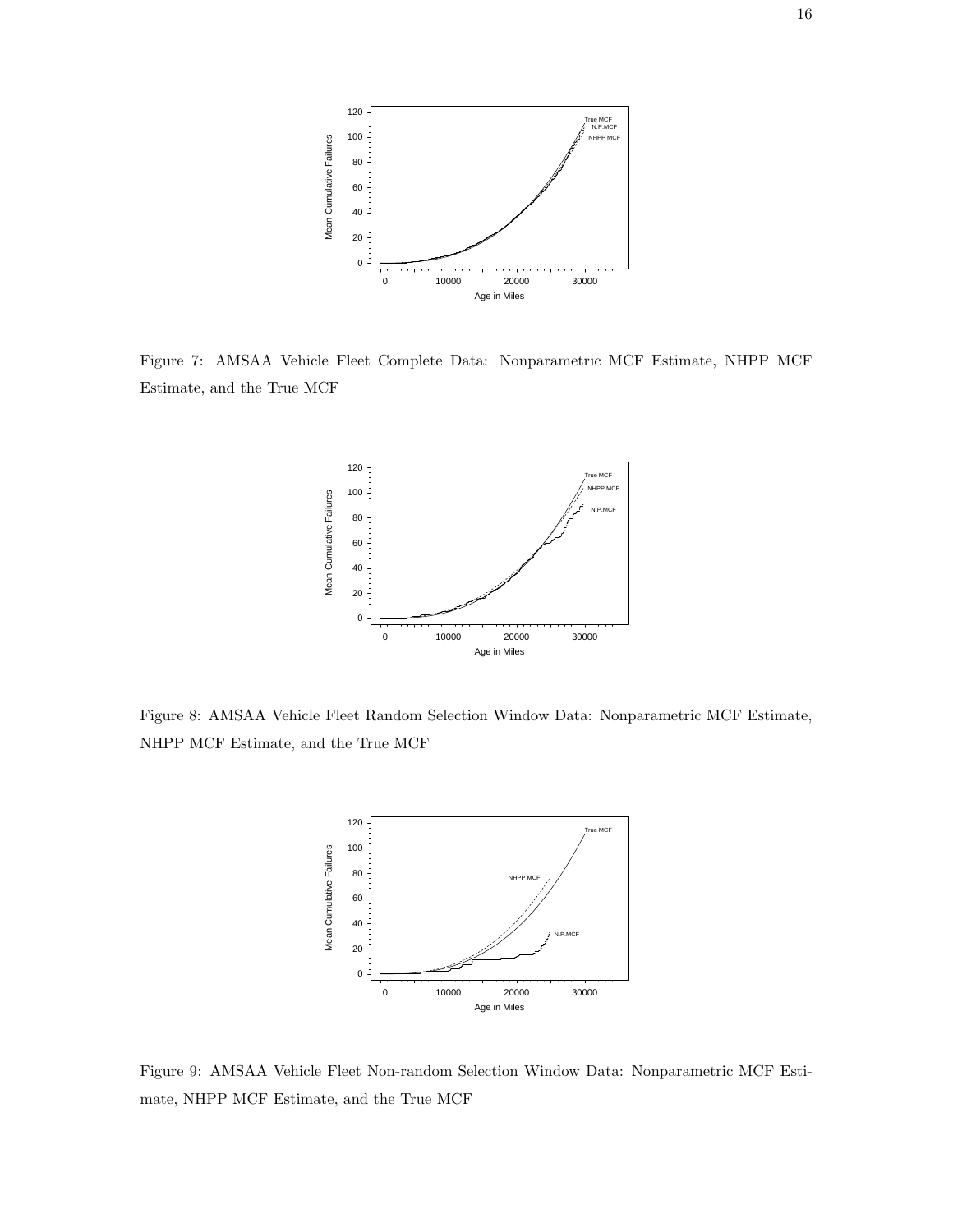| Parameter              |                  | Complete Data | Random Selection | Non-random Selection |
|------------------------|------------------|---------------|------------------|----------------------|
|                        |                  |               | Window Data      | Window Data          |
|                        | MLE              | 5063.070      | 4686.747         | 5098.635             |
| $\eta$                 | Std.Err.         | 310.798       | 515.508          | 801.295              |
| (true value: 5447)     | 95% Lower Bound  | 4453.920      | 3676.370         | 3528.126             |
|                        | 95\% Upper Bound | 5672.223      | 5697.123         | 6669.144             |
|                        | MLE              | 2.617         | 2.509            | 2.736                |
| $\beta$                | Std.Err.         | 0.095         | 0.156            | 0.276                |
| (true value: 2.76)     | 95% Lower Bound  | 2.430         | 2.202            | 2.195                |
|                        | 95\% Upper Bound | 2.804         | 2.815            | 3.276                |
| Maximum Log Likelihood |                  | -4606         | -1564            | $-298$               |

Table 2: AMSAA Vehicle Fleet Data – Comparisons of NHPP Power Recurrence Rate Model Estimates

model, we fit both the power recurrence rate model and the loglinear recurrence rate model. Tables 2 and 3 summarize the results for the three data sets. We note the following:

- The NHPP estimates all have good agreement with the true MCF.
- For all data sets, the values of the maximum log likelihood are somewhat larger for the power recurrence rate model (from which the data were simulated), when compared with the loglinear recurrence rate model.
- For the Complete Data, the nonparametric estimate is very close to the true MCF.
- For the Random Selection Window Data, the nonparametric estimate is somewhat smaller than the true MCF, especially after 24,000 miles.
- For the Non-random Selection Window Data, the nonparametric estimate is importantly below the true MCF.

We will discuss the downward bias of the nonparametric estimator with window-observation data in Section 5.2.

#### **5.2 Problems Caused by Periods with Zero-Size Risk Set**

In Section 3.3 we stated that an additional assumption needed for the MCF estimator in (2) to be unbiased is that the size of the risk set is always positive for the entire period of estimation. This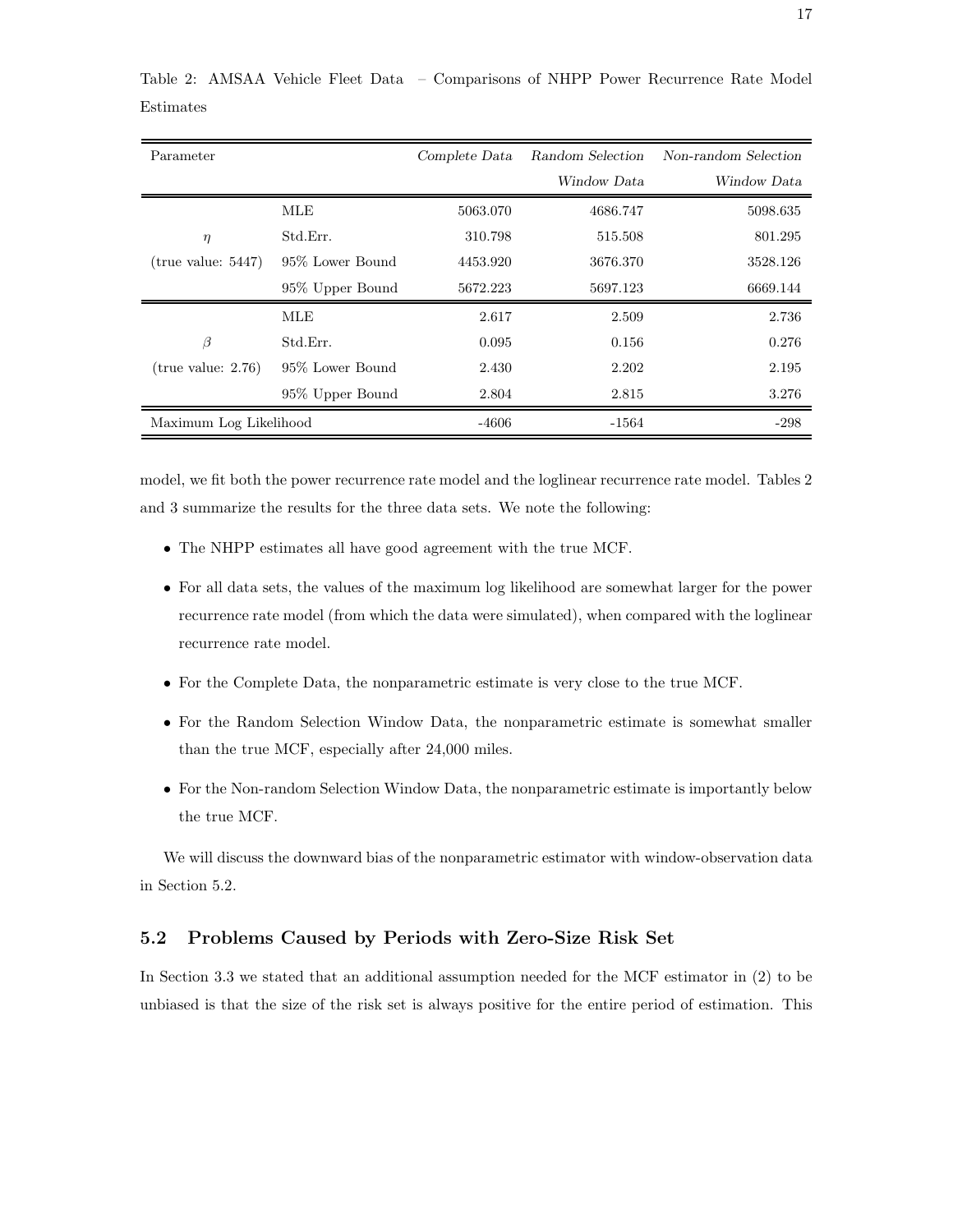| Parameter              |                  | Complete Data | Random Selection | Non-random Selection |  |
|------------------------|------------------|---------------|------------------|----------------------|--|
|                        |                  |               | Window Data      | Window Data          |  |
|                        | MLE              | $-7.728$      | $-7.558$         | $-8.559$             |  |
| $\gamma_0$             | Std.Err.         | 0.114         | 0.190            | 0.395                |  |
|                        | 95% Lower Bound  | -7.952        | $-7.931$         | $-9.333$             |  |
|                        | 95\% Upper Bound | $-7.504$      | $-7.185$         | -7.786               |  |
|                        | MLE              | 0.0001140     | 0.0001060        | 0.0001591            |  |
| $\gamma_1$             | Std.Err.         | 0.0000057     | 0.0000095        | 0.0000209            |  |
|                        | 95% Lower Bound  | 0.0001030     | 0.0000870        | 0.0001182            |  |
|                        | 95\% Upper Bound | 0.0001250     | 0.0001250        | 0.0002001            |  |
| Maximum Log Likelihood |                  | -4624         | -1570            | -303                 |  |

Table 3: AMSAA Vehicle Fleet Data – Comparisons of NHPP Loglinear Recurrence Rate Model Estimates

Table 4: Simulated Vehicle Data – Comparisons of Risk Set Sizes

| Risk Set       |       | Complete Data |             | Random Selection |       | Non-random Selection |  |
|----------------|-------|---------------|-------------|------------------|-------|----------------------|--|
|                |       |               | Window Data |                  |       | Window Data          |  |
| size           | time  | pct $(\%)$    | time        | pct $(\%)$       | time  | pct $(\%)$           |  |
| $\overline{0}$ | 0     | 0.00          | 3949        | 13.26            | 13371 | 53.73                |  |
| 1              | 1042  | 3.48          | 5349        | 17.96            | 5235  | 21.04                |  |
| $\overline{2}$ | 1271  | 4.25          | 5444        | 18.28            | 2493  | 10.02                |  |
| >2             | 27593 | 92.27         | 15037       | 50.49            | 3786  | 15.21                |  |
| Total          | 29906 | 100           | 29779       | 100              | 24885 | 100                  |  |

assumption is satisfied by the Complete Data, but not by the Random Selection Window Data or the Non-random Selection Window Data, because for some time intervals, the size of the risk set is zero.

Table 4 shows the amount of total observation time with risk set size at the values of 0, 1, 2 and greater than 2, for the Complete Data, the Random Selection Window Data, and the Non-random Selection Window Data. Note that for the Non-random Selection Window Data, the size of the risk set is zero for 53.73% of the total observation time, while for the Random Selection Window Data, the figure is 13.26%. This difference can be visualized by looking at the risk set plots in Figures 10 to 12.

Equation (2) would produce an unbiased estimate for the MCF, conditional on the assumption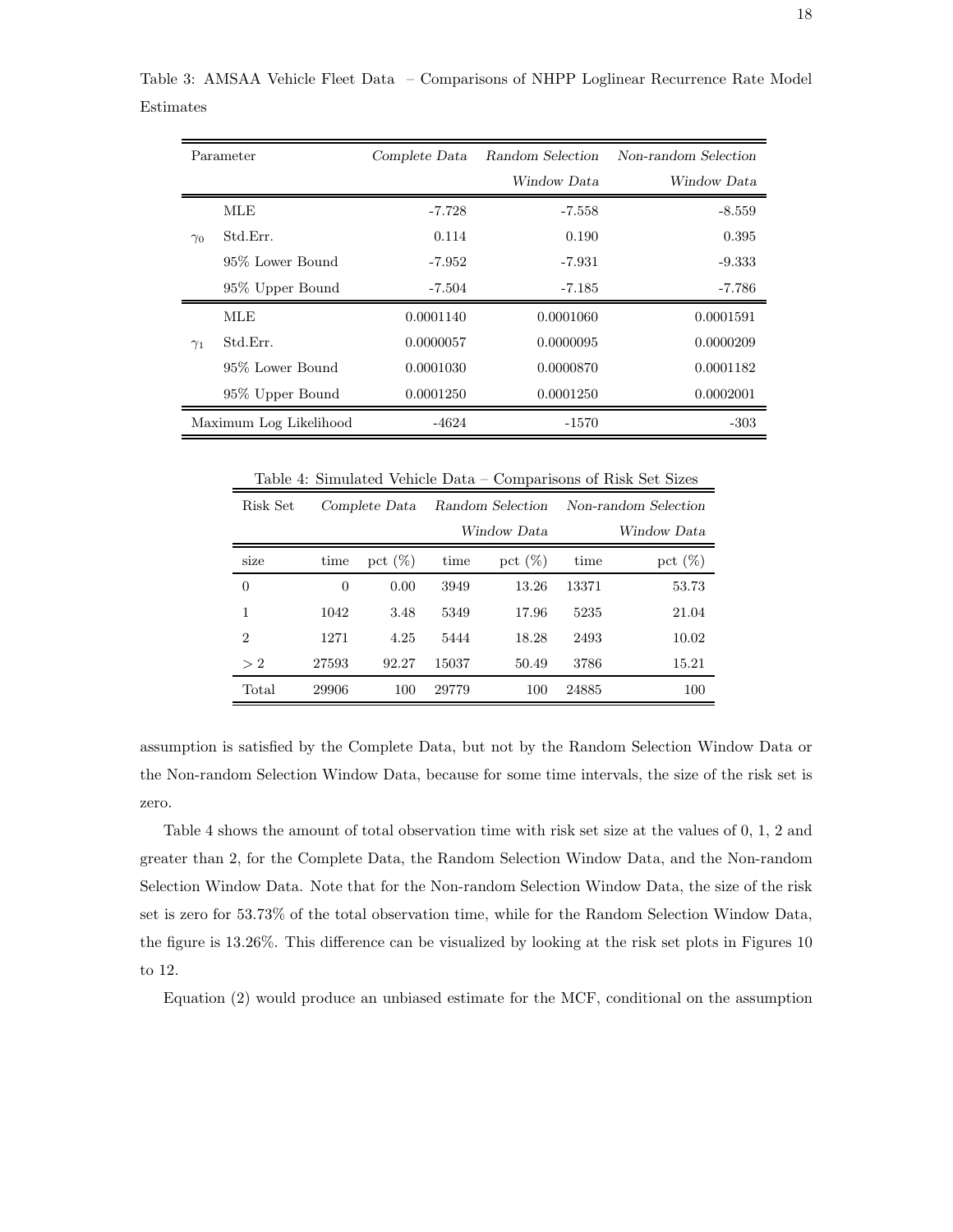

Figure 10: Risk Set Plot for AMSAA Vehicle Fleet Complete Data



Figure 11: Risk Set Plot for AMSAA Vehicle Fleet Random Selection Window Data



Figure 12: Risk Set Plot for AMSAA Vehicle Fleet Non-random Selection Window Data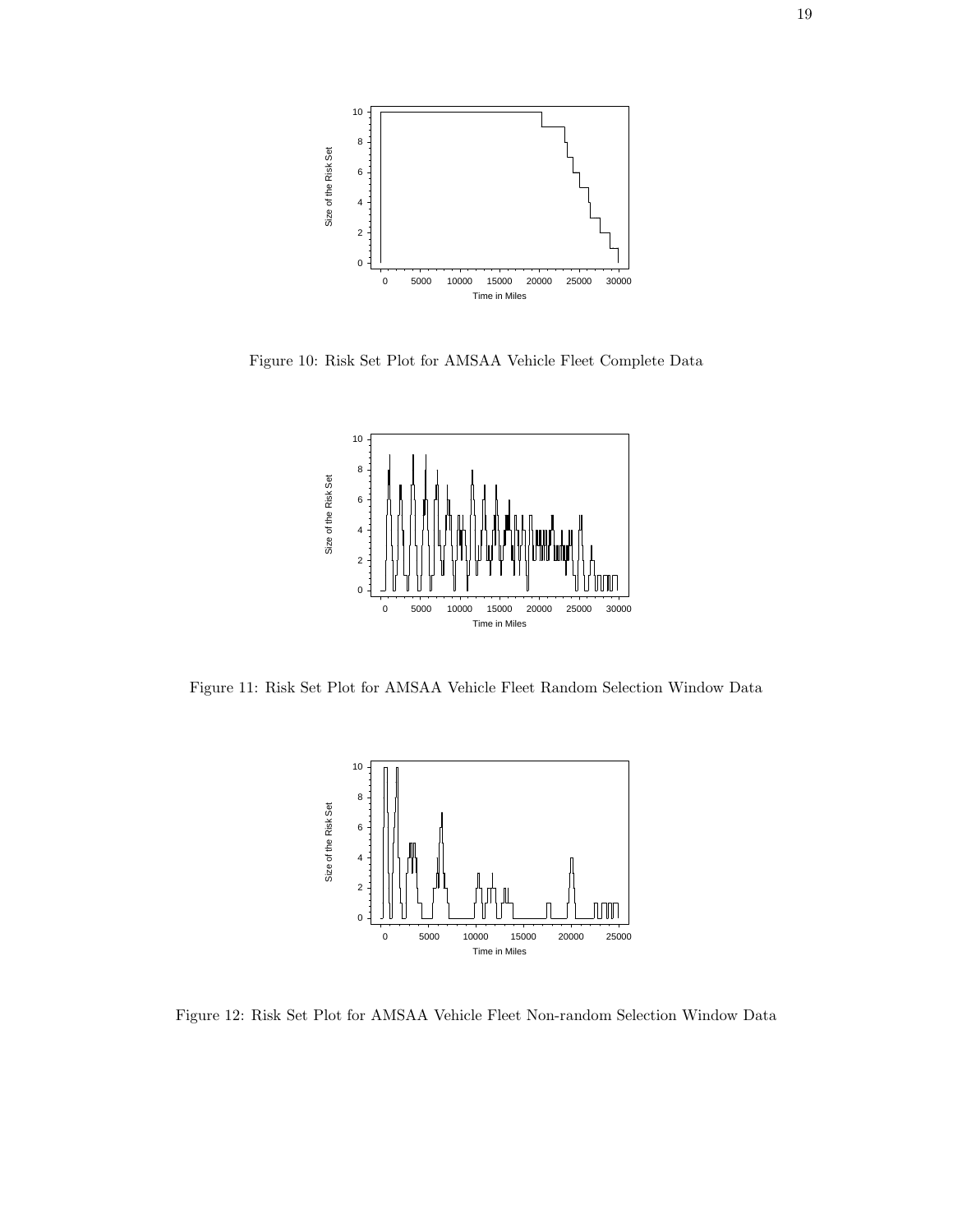that the true MCF does not increase when the size of the sample risk set is zero. Usually, this assumption is not realistic. In Section 6, we will present a hybrid estimator that uses a parametric model to estimate the expected number of events in the gaps with zero-size risk set.

When estimating the variance of the nonparametric MCF estimator, there can be estimation problems even when the size of the risk set is positive over the period of interest. In particular, when the size of the risk set is 1 at event time  $t_k$ , then  $\text{Var}[\bar{d}(t_k)]$  is not estimable. Also, unless at least two units are being observed at both event times  $t_k$  and  $t_v$ ,  $Cov[\bar{d}(t_k), \bar{d}(t_v)]$  is not estimable. The problem here is similar to trying to estimate a variance or a covariance from a sample of size one.

# **6 PARAMETRIC ADJUSTMENTS TO THE NONPARA-METRIC ESTIMATOR**

#### **6.1 Hybrid Estimator**

Here we propose a simple adjustment method for the nonparametric estimator that uses a parametric model to estimate the increase in the MCF for the intervals with zero-size risk set. This method helps reduce the downward bias induced by intervals with an empty risk set, yet retaining, as much as possible, the desirable property of keeping the risks of using inappropriate model assumptions to a minimum. The key steps needed to obtain this hybrid estimator  $\hat{\mu}_{CNP}(t)$  are outlined below.

1. For the time intervals with a nonempty risk set, apply (2) to obtain the estimate of increase in the MCF as before. More specifically, at each unique event time  $t_k$ , the nonparametric estimate of the increase in the MCF is

$$
\bar{d}(t_k) = \frac{\sum_{i=1}^n \delta_i(t_k) \times d_i(t_k)}{\sum_{i=1}^n \delta_i(t_k)}.
$$

This is contribution due to events in the observation windows from the nonparametric model.

2. Use all the data available to fit a parametric model for the recurrence events, and obtain the parametric estimate for  $\nu(t)$ . In our example, we use the power recurrence rate NHPP model.

3. For the time intervals with a zero-size risk set, use the estimated increase in the MCF from the parametric model as the estimate of the increase in the MCF in the interval. Assuming that there are q gaps with zero-size risk set between the observation windows,  $(t_{1L}, t_{1U}]$ ,  $(t_{2L}, t_{2U}]$ , ...,  $(t_{qL}, t_{qU}]$  (with  $t_{1L} \geq 0, t_{(i-1)U} < t_{iL}, t_{qU} \leq t_a$ ), the estimated increase in MCF for gap i is

$$
d_i^{\dagger} = \int_{t_{iL}}^{t_{iU}} \hat{\nu}(t) dt
$$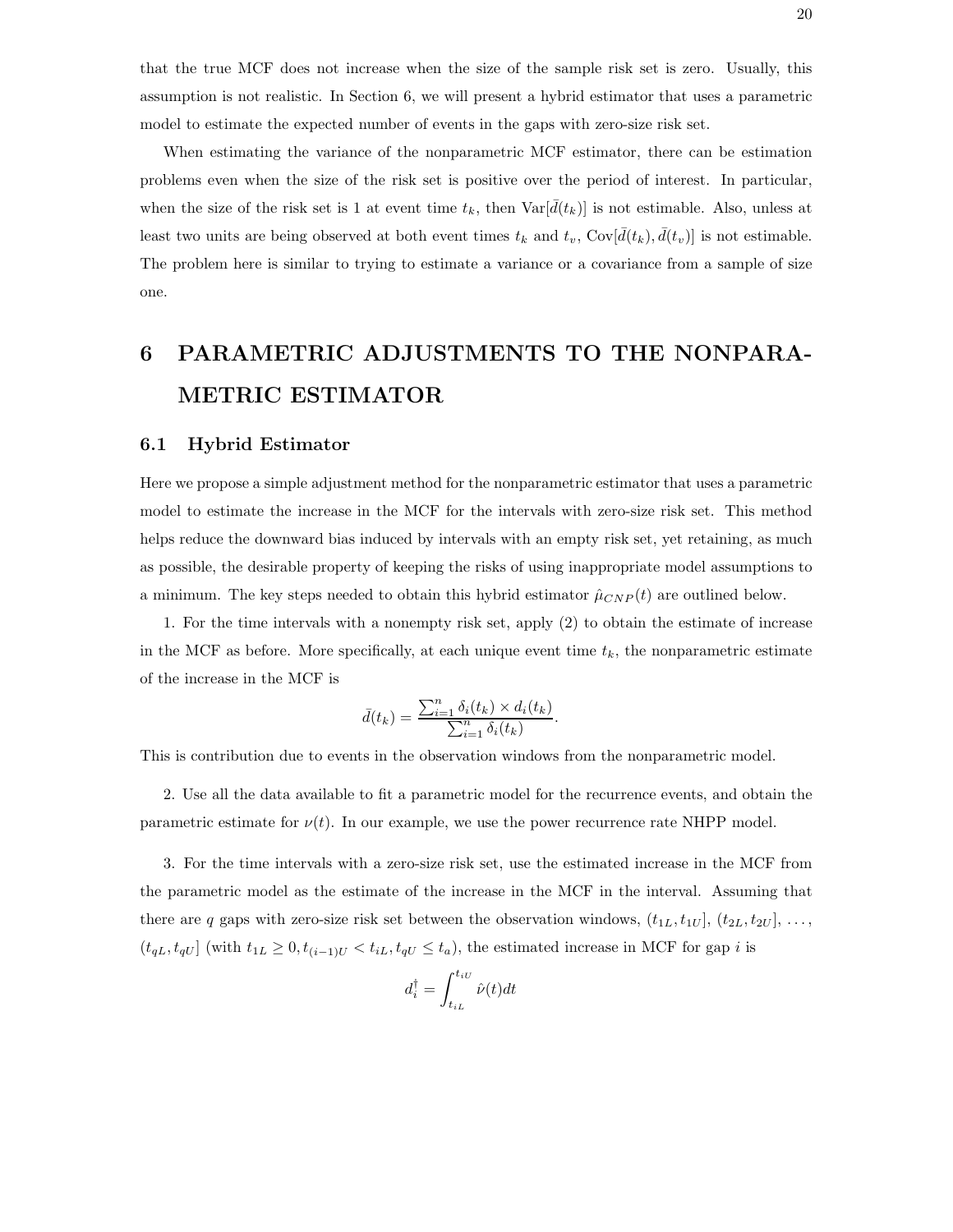where  $\hat{\nu}(t)$  is the estimated recurrence rate, evaluated at the ML estimate of the NHPP model parameters.

The  $d_i^{\dagger}$  values provide estimates for the contribution (number of events or cost) for the time intervals with zero-size risk set.

4. Calculate the estimate for the MCF by summing over time the estimated increase in the MCF obtained in Steps 1 to 3. That is,

$$
\hat{\mu}_{CNP}(t) = \bar{d}(t) + d^{\dagger}(t)
$$
\n(20)

where  $\bar{d}(t) = \sum_{k:t_k \leq t} \bar{d}(t_k)$ and  $d^{\dagger}(t) =$  $\Gamma$  $\mathsf{I}$  $\mathsf{I}$  $\sum_{i:t_{i}U \leq t} d_i^{\dagger}$  if t is not in a gap with zero-size risk set  $\sum_{i:t_{iU}\leq t} d_i^{\dagger} + \int_{t_{jL}}^{t} \hat{\nu}(x)dx$  if t is in the j<sup>th</sup> gap with zero-size risk set  $(t_{jL} < t \leq t_{jU})$ .

The resulting hybrid estimator  $\hat{\mu}_{CNP}(t)$  consists of two parts: the contribution from the nonparametric model  $\bar{d}(t)$  and the contribution from the parametric adjustment  $d^{\dagger}(t)$ . If the proportion of time with zero-size risk set is relatively small, the hybrid estimator will be dominated by the nonparametric model; otherwise, it will be more strongly affected by the parametric model.

# **6.2** Approximate Variance of the Hybrid Estimator  $\hat{\mu}_{CNP}(t)$  and Its Esti**mator**

Direct computation from (20) provides the following equation for variance of  $\hat{\mu}_{CNP}(t)$ :

$$
\text{Var}[\hat{\mu}_{CNP}(t)] = \text{Var}[\bar{d}_{\cdot}(t)] + \text{Var}[d_{\cdot}^{\dagger}(t)] + 2\text{Cov}[\bar{d}_{\cdot}(t), d_{\cdot}^{\dagger}(t)],\tag{21}
$$

where  $\text{Var}[\bar{d}(t)]$  can be estimated by using the method described in Section 3.4, if the size of the risk set is greater than one at each recorded event time. However,  $Var[\bar{d}(t_k)]$  is not estimable if the size of the risk set is one at the time  $t_k$ . For such event times, Appendix B suggests a conservative approach for estimating  $\text{Var}[\bar{d}(t_k)].$ 

 $Var[d<sup>T</sup>(t)]$  can be estimated using the delta method described in Section 4.3. Appendix A gives more detail on the computation of  $Var[d]$ <sup>T</sup> $(t)$ ].

The data, however, contain no information about the terms  $Cov[\bar{d}, (t), d^{\dagger}(t)]$ . It is assumed that these terms are zero, which would be implied by the commonly used assumption of independent increments (e.g., in fitting the NHPP model).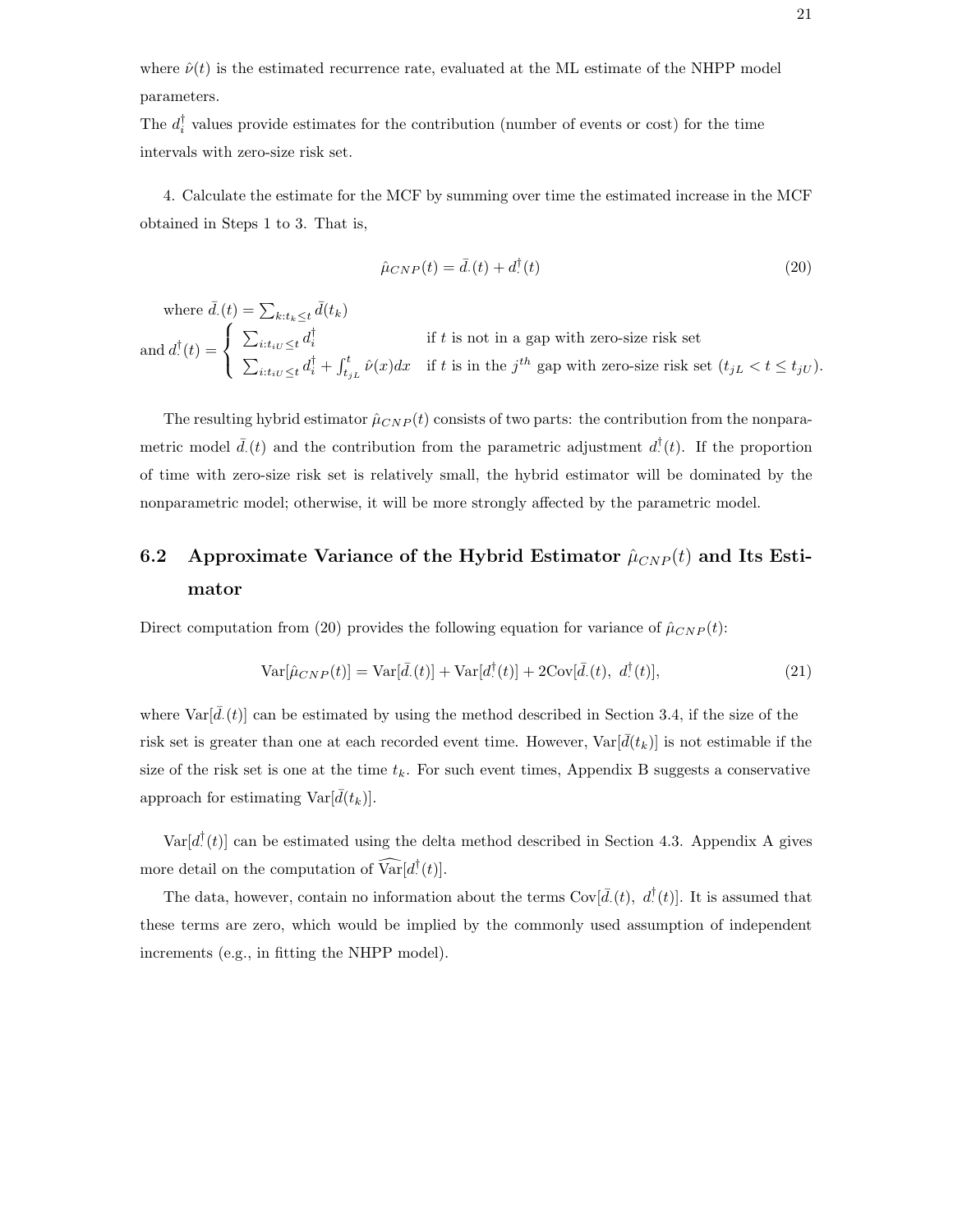

Figure 13: MCF Plots for AMSAA Vehicle Fleet Non-random Selection Window Data, Comparing True Model, Nonparametric MCF Estimates, Hybrid MCF Estimates, and Bootstrap-t CI Based on B=5000 Nonparametric Re-samplings

#### **6.3** Confidence Intervals for  $\mu(t)$

To compute confidence intervals (CI's) for  $\mu(t)$  with the hybrid estimator  $\hat{\mu}_{CNP}(t)$ , one can use the normal approximation method outlined in Section 3.5, along with the estimate of the variance in (21), and use either (10) or (11). Obtaining CI's using Bootstrap methods is another option. For example, Efron and Tibshirani (1993) describe how to calculate Bootstrap-t CI on pages 160-161. They also describe other Bootstrap methods to calculate CI's.

#### **6.4 Hybrid Estimation of the MCF for the AMSAA Vehicle Fleet Data**

Figure 13 shows, for the Non-random Selection Window Data, the MCF estimates from the nonparametric model, the hybrid MCF estimates, the true MCF, and the 95% Bootstrap-t CI's. We use the Bootstrap method instead of the normal approximation method to calculate confidence intervals here for the hybrid estimation method, because our simulation studies have shown that the simple normal approximation method does not work well when the expected number of events is small. MCF estimates from the hybrid estimator show substantial improvement, compared to the nonparametric MCF estimates, and the true MCF is within the Bootstrap-t CI's.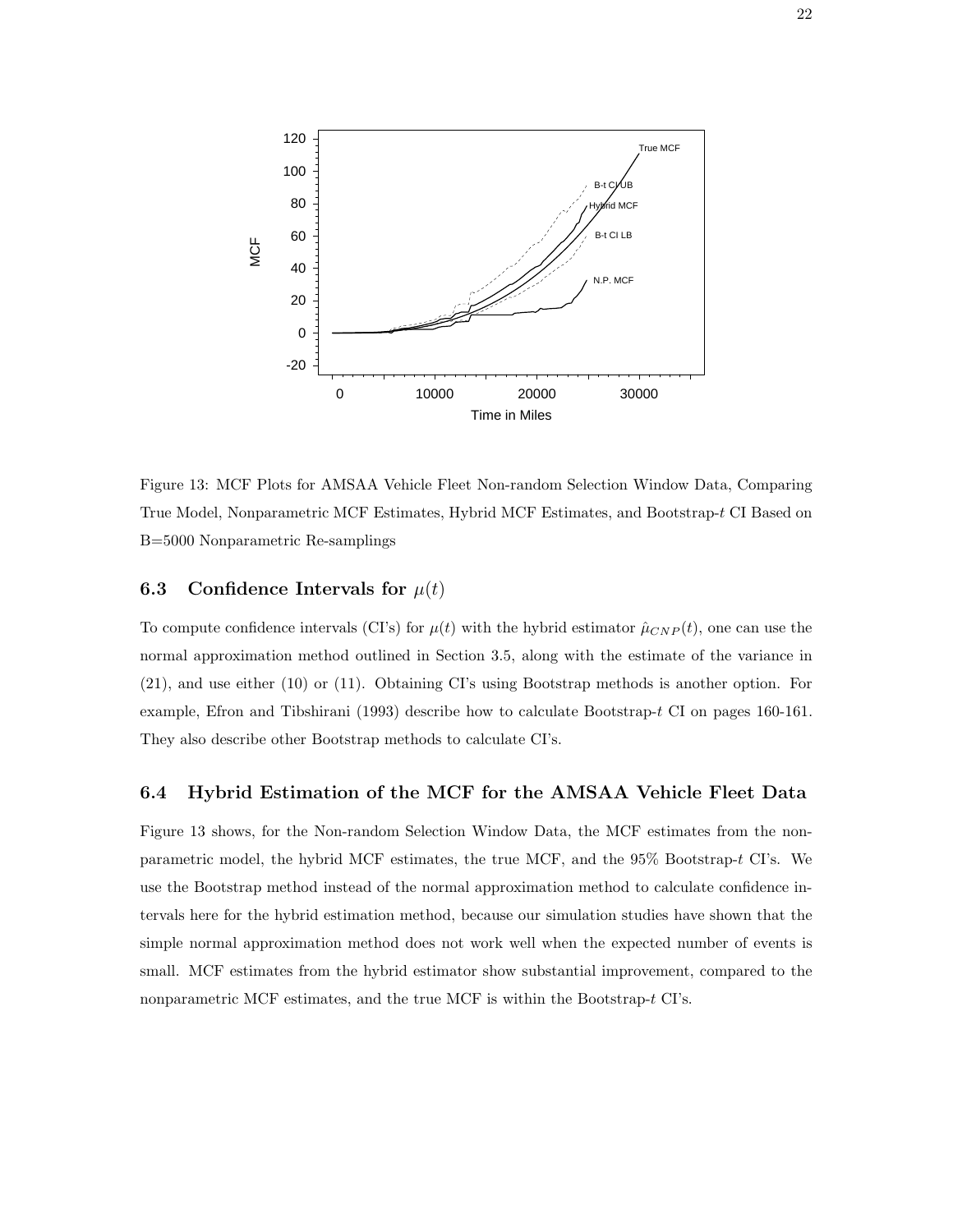# **7 CONCLUDING REMARKS AND AREAS FOR FUR-THER RESEARCH**

We have shown how to extend existing nonparametric and parametric methods for recurrence data to analyze window-observation recurrence data. No additional assumptions are needed for the parametric methods, but one must specify a particular form for the NHPP recurrence rate function.

In our paper, the example using a parametric adjustment to nonparametric estimator applies to the number of events. To use the same method for the more general cumulative cost model, one option of the parametric models is to fit compound Poisson processes. Descriptions of compound Poisson processes are available in many books, such as Cox and Isham (1980) or Parzen (1962).

## **ACKNOWLEDGMENTS**

We would like to thank Dr. Michael J. Cushing for suggesting that we work on the development of statistical methods for window-observation data, for providing the background information on FEDC exercises, and for providing the simulated AMSAA Vehicle Fleet data. We would also like to thank Luis Escobar for helpful comments on an earlier version of this paper.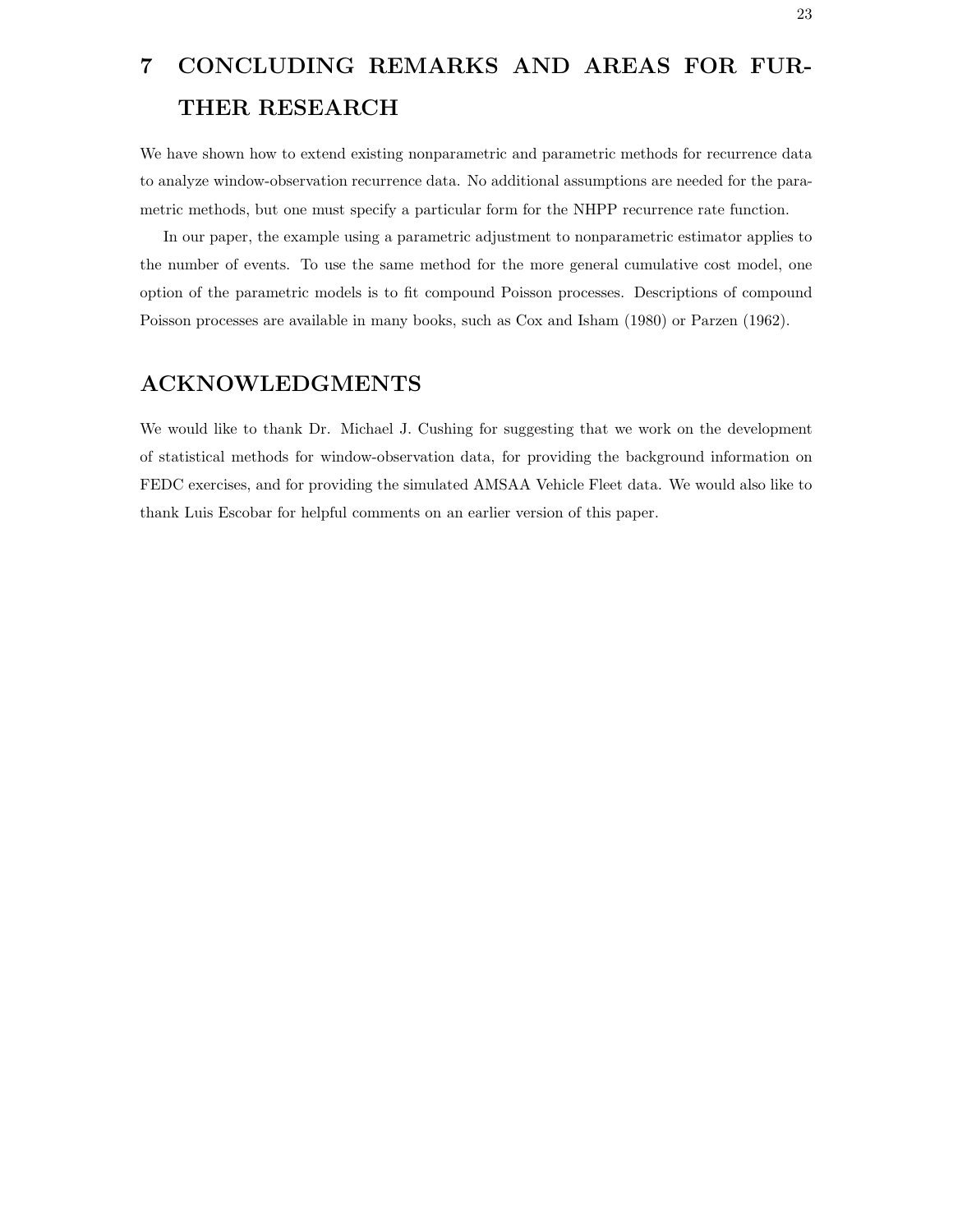## **APPENDIX**

# **A** CALCULATION OF  $\widehat{\text{Var}}[d^{\dagger}(t)]$

Recall that  $d^{\dagger}(t)$  is the estimator of the sum of the increases in the MCF  $\mu(t)$  over all time intervals (gaps) from 0 to  $t$ , where the size of the risk set is zero. Here, using the NHPP power recurrence model, we illustrate how to use delta method to calculate an estimate of  $Var[d^{\dagger}(t)]$ .

We start from a simple case with only one zero-size risk set interval before time t, say  $(t_{a1}, t_{b1})$ . Then the parametric adjustment is

$$
d_1^{\dagger}(t) = d_1^{\dagger}(t_{a1}, t_{b1}) = \int_{t_{a1}}^{t_{b1}} \hat{\nu}(x) dx = \int_{t_{a1}}^{t_{b1}} \nu(x; \hat{\beta}, \hat{\eta}) dx = \left(\frac{t_{b1}}{\hat{\eta}}\right)^{\hat{\beta}} - \left(\frac{t_{a1}}{\hat{\eta}}\right)^{\hat{\beta}}.
$$

Let  $g_1(t;\beta,\eta) = \int_{t_{a1}}^{t_{b1}} \nu(x;\beta,\eta) dx$ . Then taking first derivative with respect to the model parameters  $\boldsymbol{\theta} = [\beta, \eta]'$ , we have

$$
\frac{\partial g_1(t;\beta,\eta)}{\partial \theta} = \left[ \left( \frac{t_{b1}}{\eta} \right)^{\beta} \ln \left( \frac{t_{b1}}{\eta} \right) - \left( \frac{t_{a1}}{\eta} \right)^{\beta} \ln \left( \frac{t_{a1}}{\eta} \right), -\frac{\beta}{\eta} \left( \left( \frac{t_{b1}}{\eta} \right)^{\beta} - \left( \frac{t_{a1}}{\eta} \right)^{\beta} \right) \right]'. \tag{22}
$$

Applying the delta method, one can calculate an estimate for  $Var[d^{T}(t)]$  as

$$
\widehat{\text{Var}}[d_1^\dagger(t_{a1}, t_{b1})] = \left[\frac{\partial g_1(t; \beta, \eta)}{\partial \theta}\right]'_{\theta = \hat{\theta}} \widehat{\Sigma}_{\hat{\theta}} \left[\frac{\partial g_1(t; \beta, \eta)}{\partial \theta}\right]_{\theta = \hat{\theta}}.
$$
\n(23)

Now we extend to the more general cases, which allow more than one zero-size risk set intervals before time  $t$  as well as allow time  $t$  in one of the zero-size risk set intervals.

In the more general cases, we first identify all the intervals with zero-size risk set on or before time t, say  $(t_{a1}, t_{b1}), (t_{a2}, t_{b2}), ..., (t_{ak}, t_{bk})$ . If t is in the interval  $(t_{ak}, t_{bk}),$  then the last interval is replaced by  $(t_{ak}, t)$ . Without loss of generality, we take the last interval as  $(t_{ak}, t_{bk})$ . Then

$$
d_{\cdot}^{\dagger}(t) = \sum_{i=1}^{k} d_{i}^{\dagger}(t_{ai}, t_{bi}),
$$

where

$$
d_i^{\dagger}(t_{ai}, t_{bi}) = \int_{t_{ai}}^{t_{bi}} \hat{\nu}(x) dx = \int_{t_{ai}}^{t_{bi}} \nu(x; \hat{\beta}, \hat{\eta}) dx = \left(\frac{t_{bi}}{\hat{\eta}}\right)^{\hat{\beta}} - \left(\frac{t_{ai}}{\hat{\eta}}\right)^{\hat{\beta}}.
$$

Let  $g(t; \beta, \eta)$  be the row vector with element *i* given by  $g_i(t; \beta, \eta) = \int_{t_{ai}}^{t_{bi}} \nu(x; \beta, \eta) dx$ . Then by calculating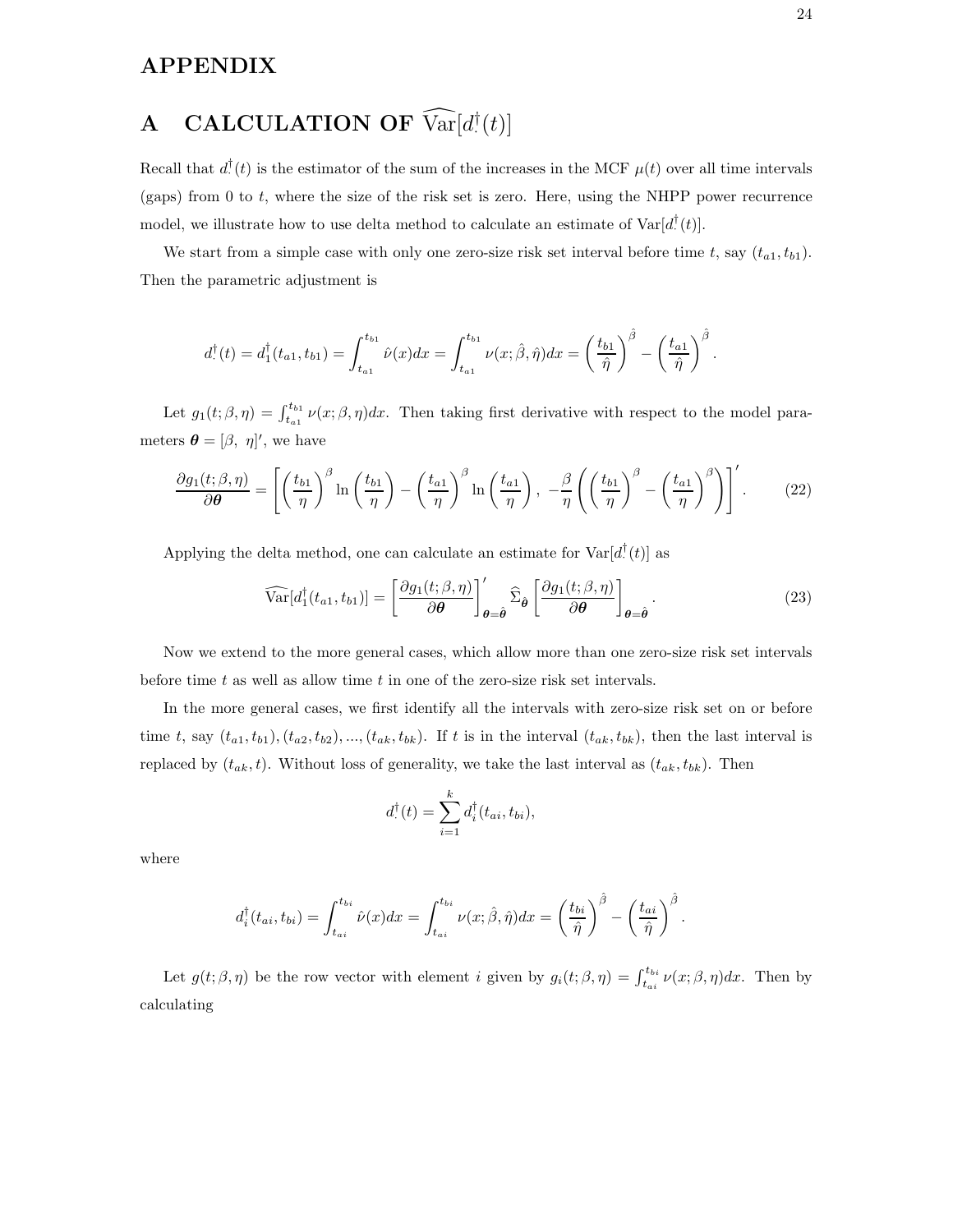$$
\left[\frac{\partial g(t;\beta,\eta)}{\partial \theta}\right]'_{\theta=\hat{\theta}}\widehat{\Sigma}_{\hat{\theta}}\left[\frac{\partial g(t;\beta,\eta)}{\partial \theta}\right]_{\theta=\hat{\theta}},
$$

we obtain a k by k symmetric matrix, with the diagonal elements  $Var[d_i(t_{ai}, t_{bi})]$  and the off-diagonal elements  $Cov[d_i^{\dagger}(t_{ai}, t_{bi}), d_j^{\dagger}(t_{aj}, t_{bj})], i, j = 1, 2, ..., k$ . It can be shown that the sum of all the elements in this matrix is an estimator of  $Var[d<sup>T</sup>(t)].$ 

# **B** A CONSERVATIVE ESTIMATOR OF  $Var[\bar{d}(t_k)]$  WHEN **THE SIZE OF THE RISK SET IS 1**

When the size of the risk set at  $t_k$ ,  $\delta(t_k)$ , is 1, variance of  $\bar{d}(t_k)$  in (2) is not estimable. The simple moment estimator with the following formula generates an estimate at the value of zero (as in estimating the variance with a sample size of one):

$$
\widehat{\text{Var}}[\bar{d}(t_k)] = \frac{\widehat{\text{Var}}[d_1(t_k)]}{\delta.(t_k)} \n= \frac{\left\{ \left[ d_i(t_k) - \frac{d_i(t_k)}{\delta.(t_k)} \right]^2 + [\delta.(t_k) - 1] \left[ 0 - \frac{d_i(t_k)}{\delta.(t_k)} \right]^2 \right\} / \delta.(t_k)}{\delta.(t_k)}.
$$
\n(24)

Note that an assumption for (25) is that no two units have events at the same time. Therefore, for a time point with an event,  $t_k$ , only "cost" of one unit (say unit i)  $d_i(t_k)$  is recorded, and all other units are with "cost" at the value of zero.

It can be shown that  $\widehat{\text{Var}}[d_1(t_k)]$  in (24) is maximized when  $\delta(t_k)$  equals 2, independent of the value of  $d_i(t_k)$ . Therefore, for events recorded in the intervals with the size of the risk set at 1, we use (25) with  $\delta(t_k)$  at the value of 2. Then simplifying (25), we obtain a conservative estimator for  $\text{Var}[\bar{d}(t_k)]$  as  $[d_i(t_k)]^2/8$ , in intervals with risk set size having a value of 1.